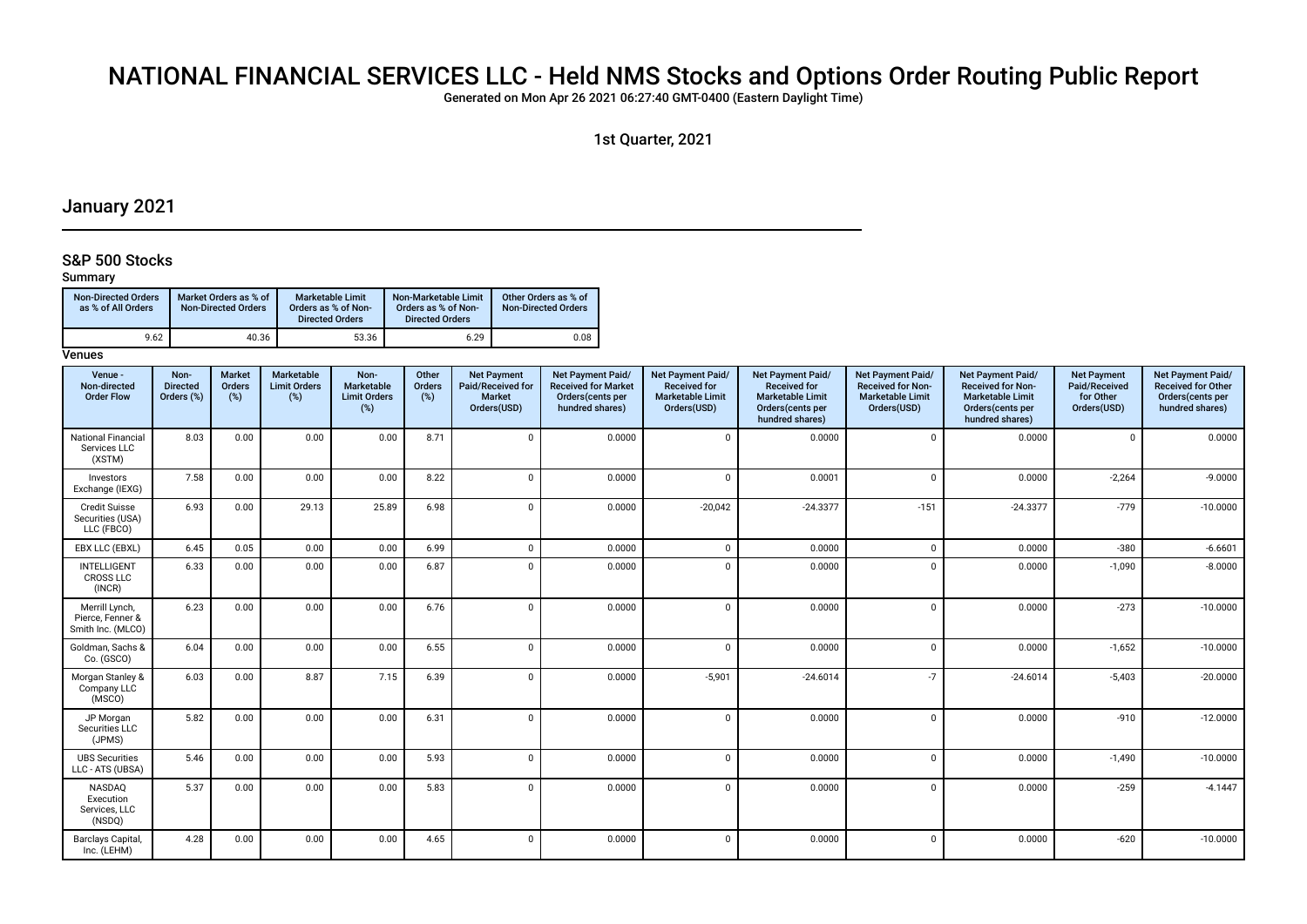| Venue -<br>Non-directed<br><b>Order Flow</b> | Non-<br><b>Directed</b><br>Orders (%) | <b>Market</b><br>Orders<br>(%) | Marketable<br><b>Limit Orders</b><br>(%) | Non-<br><b>Marketable</b><br><b>Limit Orders</b><br>(%) | Other<br><b>Orders</b><br>(%) | <b>Net Payment</b><br>Paid/Received for<br><b>Market</b><br>Orders(USD) | Net Payment Paid/<br><b>Received for Market</b><br>Orders(cents per<br>hundred shares) | <b>Net Payment Paid/</b><br><b>Received for</b><br><b>Marketable Limit</b><br>Orders(USD) | Net Payment Paid/<br><b>Received for</b><br><b>Marketable Limit</b><br>Orders (cents per<br>hundred shares) | <b>Net Payment Paid/</b><br><b>Received for Non-</b><br><b>Marketable Limit</b><br>Orders(USD) | <b>Net Payment Paid/</b><br><b>Received for Non-</b><br><b>Marketable Limit</b><br>Orders (cents per<br>hundred shares) | <b>Net Payment</b><br>Paid/Received<br>for Other<br>Orders(USD) | <b>Net Payment Paid/</b><br><b>Received for Other</b><br>Orders(cents per<br>hundred shares) |
|----------------------------------------------|---------------------------------------|--------------------------------|------------------------------------------|---------------------------------------------------------|-------------------------------|-------------------------------------------------------------------------|----------------------------------------------------------------------------------------|-------------------------------------------------------------------------------------------|-------------------------------------------------------------------------------------------------------------|------------------------------------------------------------------------------------------------|-------------------------------------------------------------------------------------------------------------------------|-----------------------------------------------------------------|----------------------------------------------------------------------------------------------|
| <b>Citadel Securities</b><br>LLC (CDRG)      | 3.49                                  | 51.17                          | 20.50                                    | 24.82                                                   | 0.00                          |                                                                         | 0.0000                                                                                 | $\Omega$                                                                                  | 0.0000                                                                                                      |                                                                                                | 0.0000                                                                                                                  |                                                                 | 0.0000                                                                                       |
| <b>VIRTU Americas</b><br>LLC (KCGM)          | 2.85                                  | 0.00                           | 20.61                                    | 16.70                                                   | 2.72                          |                                                                         | 0.0000                                                                                 | $-12,508$                                                                                 | $-24.6436$                                                                                                  | $-105$                                                                                         | $-24.6436$                                                                                                              | $-109$                                                          | $-10.0000$                                                                                   |
| Deutsche Bank<br>Securities Inc.<br>(DBAB)   | 2.60                                  | 0.00                           | 0.00                                     | 0.00                                                    | 2.82                          |                                                                         | 0.0000                                                                                 | -0                                                                                        | 0.0000                                                                                                      |                                                                                                | 0.0000                                                                                                                  | $-83$                                                           | $-10.0000$                                                                                   |
| <b>BIDS Trading LP</b><br>(BIDS)             | 2.54                                  | 0.00                           | 0.00                                     | 0.00                                                    | 2.75                          |                                                                         | 0.0000                                                                                 | -0                                                                                        | 0.0000                                                                                                      |                                                                                                | 0.0000                                                                                                                  | $-145$                                                          | $-12.9979$                                                                                   |
| <b>CODA MARKETS.</b><br>INC. (CODA)          | 2.53                                  | 0.00                           | 0.00                                     | 0.00                                                    | 2.75                          |                                                                         | 0.0000                                                                                 |                                                                                           | 0.0000                                                                                                      |                                                                                                | 0.0000                                                                                                                  | $-269$                                                          | $-5.0000$                                                                                    |
| Instinet LLC<br>(INCA)                       | 2.30                                  | 0.00                           | 0.00                                     | 0.00                                                    | 2.50                          |                                                                         | 0.0000                                                                                 |                                                                                           | 0.0000                                                                                                      |                                                                                                | 0.0000                                                                                                                  | $-63$                                                           | $-10.0000$                                                                                   |

## National Financial Services LLC (XSTM):

Orders may be routed to NFS's Alternative Trading System, CrossStream. NFS is not charged an explicit fee for orders executed in CrossStream but may receive a trading commission from the contra-side party against which the Orders to each venue are classified according to the parameters of the child order routed to the venue, not the parent order. For example, a customer market order routed to an ATS as a mid-point peg order will be classifie

## Investors Exchange (IEXG):

NES navs fees to and receives rebates from exchanges for executions and routing. These rates are subject to non-negotiable prices set by exchange rules and may include tiers based on yolume thresholds. Visit exchange websi Orders to each venue are classified according to the parameters of the child order routed to the venue, not the parent order. For example, a customer market order routed to an ATS as a mid-point peg order will be classifie

#### Credit Suisse Securities (USA) LLC (FBCO):

NFS may be charged fees for orders executed in Alternative Trading Systems. These fees are agreed upon between NFS and the Alternative Trading Systems or directly set by the Alternative Trading Systems or directly set by t Orders to each venue are classified according to the parameters of the child order routed to the venue, not the parent order. For example, a customer market order routed to an ATS as a mid-point peg order will be classifie

#### EBX LLC (EBXL):

Orders may be routed through EBX LLC in which NFS or its affiliates have an interest.

Orders to each venue are classified according to the parameters of the child order routed to the venue, not the parent order. For example, a customer market order routed to an ATS as a mid-point peg order will be classifie

## INTELLIGENT CROSS LLC (INCR):

NFS may be charged fees for orders executed in Alternative Trading Systems. These fees are agreed upon between NFS and the Alternative Trading Systems or directly set by the Alternative Trading Systems. Orders to each venue are classified according to the parameters of the child order routed to the venue, not the parent order. For example, a customer market order routed to an ATS as a mid-point peg order will be classifie

## Merrill Lynch, Pierce, Fenner & Smith Inc. (MLCO):

NFS may be charged fees for orders executed in Alternative Trading Systems. These fees are agreed upon between NFS and the Alternative Trading Systems or directly set by the Alternative Trading Systems. Orders to each venue are classified according to the parameters of the child order routed to the venue, not the parent order. For example, a customer market order routed to an ATS as a mid-point peg order will be classifie

#### Goldman, Sachs & Co. (GSCO):

NFS may be charged fees for orders executed in Alternative Trading Systems. These fees are agreed upon between NFS and the Alternative Trading Systems or directly set by the Alternative Trading Systems. Orders to each venue are classified according to the parameters of the child order routed to the venue, not the parent order. For example, a customer market order routed to an ATS as a mid-point peg order will be classifie

#### Morgan Stanley & Company LLC (MSCO):

NFS may be charged fees for orders executed in Alternative Trading Systems. These fees are agreed upon between NFS and the Alternative Trading Systems or directly set by the Alternative Trading Systems. Orders to each venue are classified according to the parameters of the child order routed to the venue, not the parent order. For example, a customer market order routed to an ATS as a mid-point peg order will be classifie

#### JP Morgan Securities LLC (JPMS):

NFS may be charged fees for orders executed in Alternative Trading Systems. These fees are agreed upon between NFS and the Alternative Trading Systems or directly set by the Alternative Trading Systems or directly set by t Orders to each venue are classified according to the parameters of the child order routed to the venue, not the parent order. For example, a customer market order routed to an ATS as a mid-point peg order will be classifie

#### UBS Securities LLC - ATS (UBSA):

NFS may be charged fees for orders executed in Alternative Trading Systems. These fees are agreed upon between NFS and the Alternative Trading Systems or directly set by the Alternative Trading Systems or directly set by t Orders to each venue are classified according to the parameters of the child order routed to the venue, not the parent order. For example, a customer market order routed to an ATS as a mid-point peg order will be classifie

#### NASDAQ Execution Services, LLC (NSDQ):

NFS pays fees to and receives rebates from exchanges for executions and routing. These rates are subject to non-negotiable prices set by exchange rules and may include tiers based on volume thresholds. Visit exchange websi The parameters of the child order to the way to the present of the child order to the water of the water of the parent order. For example a customer market order routed to an ATS as a mid-point peo order will be classified

Barclays Capital, Inc. (LEHM):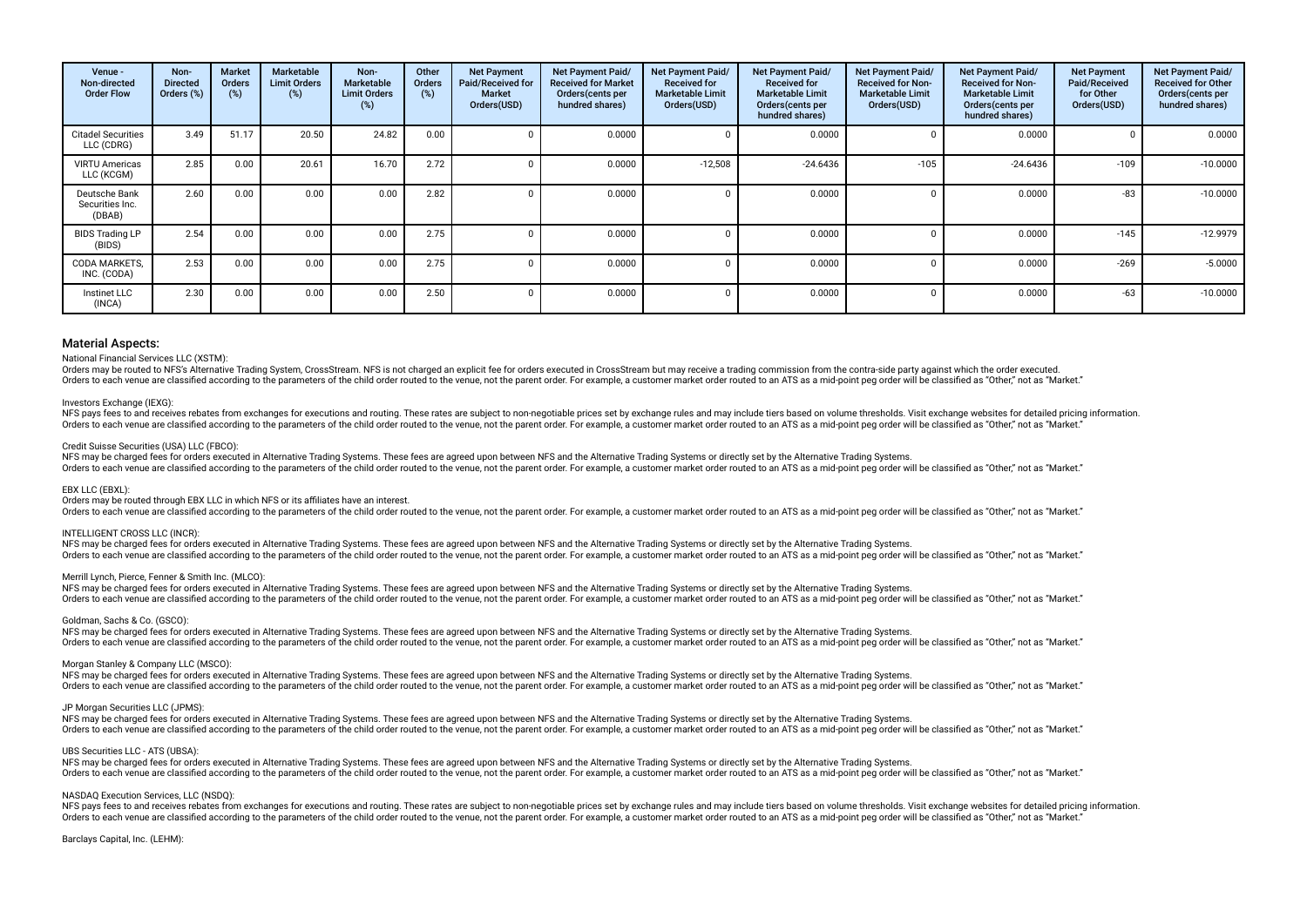NFS may be charged fees for orders executed in Alternative Trading Systems. These fees are agreed upon between NFS and the Alternative Trading Systems or directly set by the Alternative Trading Systems. Orders to each venue are classified according to the parameters of the child order routed to the venue, not the parent order. For example, a customer market order routed to an ATS as a mid-point peg order will be classifie

## Citadel Securities LLC (CDRG):

Orders to each venue are classified according to the parameters of the child order routed to the venue, not the parent order. For example, a customer market order routed to an ATS as a mid-point peg order will be classifie

VIRTU Americas LLC (KCGM):

NFS may be charged fees for orders executed in Alternative Trading Systems. These fees are agreed upon between NFS and the Alternative Trading Systems or directly set by the Alternative Trading Systems. Orders to each venue are classified according to the parameters of the child order routed to the venue, not the parent order. For example, a customer market order routed to an ATS as a mid-point peg order will be classifie

### Deutsche Bank Securities Inc. (DBAB):

NFS may be charged fees for orders executed in Alternative Trading Systems. These fees are agreed upon between NFS and the Alternative Trading Systems or directly set by the Alternative Trading Systems. Orders to each venue are classified according to the parameters of the child order routed to the venue, not the parent order. For example, a customer market order routed to an ATS as a mid-point peg order will be classifie

## BIDS Trading LP (BIDS):

## NFS is charged fees by BIDS Trading LP on a tiered price schedule based on volume thresholds.

Orders to each venue are classified according to the parameters of the child order routed to the venue, not the parent order. For example, a customer market order routed to an ATS as a mid-point peg order will be classifie

## CODA MARKETS, INC. (CODA):

NFS may be charged fees for orders executed in Alternative Trading Systems. These fees are agreed upon between NFS and the Alternative Trading Systems or directly set by the Alternative Trading Systems. Orders to each venue are classified according to the parameters of the child order routed to the venue, not the parent order. For example, a customer market order routed to an ATS as a mid-point peg order will be classifie

## Instinet LLC (INCA):

NFS may be charged fees for orders executed in Alternative Trading Systems. These fees are agreed upon between NFS and the Alternative Trading Systems or directly set by the Alternative Trading Systems or directly set by t Orders to each venue are classified according to the parameters of the child order routed to the venue, not the parent order. For example, a customer market order routed to an ATS as a mid-point peg order will be classifie

# January 2021

## Non-S&P 500 Stocks

## Summary

| Non-Directed Orders<br>as % of All Orders | Market Orders as % of<br><b>Non-Directed Orders</b> | <b>Marketable Limit</b><br>Orders as % of Non-<br><b>Directed Orders</b> | Non-Marketable Limit<br>Orders as % of Non-<br><b>Directed Orders</b> | Other Orders as % of<br><b>Non-Directed Orders</b> |
|-------------------------------------------|-----------------------------------------------------|--------------------------------------------------------------------------|-----------------------------------------------------------------------|----------------------------------------------------|
| 9.54                                      | 15.63                                               | 67.29                                                                    | 16.82                                                                 | 0.27                                               |

| Venue -<br>Non-directed<br><b>Order Flow</b>           | Non-<br><b>Directed</b><br>Orders (%) | <b>Market</b><br>Orders<br>(%) | Marketable<br><b>Limit Orders</b><br>$(\%)$ | Non-<br><b>Marketable</b><br><b>Limit Orders</b><br>(%) | Other<br><b>Orders</b><br>(%) | <b>Net Payment</b><br>Paid/Received for<br><b>Market</b><br>Orders(USD) | Net Payment Paid/<br><b>Received for Market</b><br>Orders (cents per<br>hundred shares) | <b>Net Payment Paid/</b><br><b>Received for</b><br><b>Marketable Limit</b><br>Orders(USD) | Net Payment Paid/<br><b>Received for</b><br><b>Marketable Limit</b><br>Orders (cents per<br>hundred shares) | Net Payment Paid/<br><b>Received for Non-</b><br><b>Marketable Limit</b><br>Orders(USD) | Net Payment Paid/<br><b>Received for Non-</b><br><b>Marketable Limit</b><br>Orders (cents per<br>hundred shares) | <b>Net Payment</b><br>Paid/Received<br>for Other<br>Orders(USD) | Net Payment Paid/<br><b>Received for Other</b><br>Orders(cents per<br>hundred shares) |
|--------------------------------------------------------|---------------------------------------|--------------------------------|---------------------------------------------|---------------------------------------------------------|-------------------------------|-------------------------------------------------------------------------|-----------------------------------------------------------------------------------------|-------------------------------------------------------------------------------------------|-------------------------------------------------------------------------------------------------------------|-----------------------------------------------------------------------------------------|------------------------------------------------------------------------------------------------------------------|-----------------------------------------------------------------|---------------------------------------------------------------------------------------|
| <b>National Financial</b><br>Services LLC<br>(XSTM)    | 7.56                                  | 0.00                           | 0.00                                        | 0.00                                                    | 7.76                          |                                                                         | 0.0000                                                                                  | $\Omega$                                                                                  | 0.0000                                                                                                      |                                                                                         | 0.0000                                                                                                           |                                                                 | 0.0000                                                                                |
| <b>Credit Suisse</b><br>Securities (USA)<br>LLC (FBCO) | 6.98                                  | 0.00                           | 20.61                                       | 8.77                                                    | 6.98                          |                                                                         | 0.0000                                                                                  | $-24,809$                                                                                 | $-24.3377$                                                                                                  | $-227$                                                                                  | $-24.3377$                                                                                                       | $-1,757$                                                        | $-10.0000$                                                                            |
| Investors<br>Exchange (IEXG)                           | 6.82                                  | 0.00                           | 0.00                                        | 0.00                                                    | 7.00                          | $\Omega$                                                                | 0.0000                                                                                  | $\Omega$                                                                                  | 0.0000                                                                                                      |                                                                                         | 0.0000                                                                                                           | $-3,015$                                                        | $-9.0000$                                                                             |
| EBX LLC (EBXL)                                         | 6.81                                  | 0.00                           | 0.00                                        | 0.00                                                    | 6.99                          |                                                                         | 0.0000                                                                                  | n                                                                                         | 0.0000                                                                                                      |                                                                                         | 0.0000                                                                                                           | $-813$                                                          | $-6.6509$                                                                             |
| <b>INTELLIGENT</b><br><b>CROSS LLC</b><br>(INCR)       | 6.74                                  | 0.00                           | 0.00                                        | 0.00                                                    | 6.92                          |                                                                         | 0.0000                                                                                  | $\Omega$                                                                                  | 0.0000                                                                                                      |                                                                                         | 0.0000                                                                                                           | $-2,261$                                                        | $-8.0000$                                                                             |
| Morgan Stanley &<br>Company LLC<br>(MSCO)              | 6.70                                  | 0.00                           | 7.07                                        | 2.56                                                    | 6.81                          | $\cap$                                                                  | 0.0000                                                                                  | $-8,134$                                                                                  | $-24.6014$                                                                                                  | $-7$                                                                                    | $-24.6014$                                                                                                       | $-8,214$                                                        | $-20.0000$                                                                            |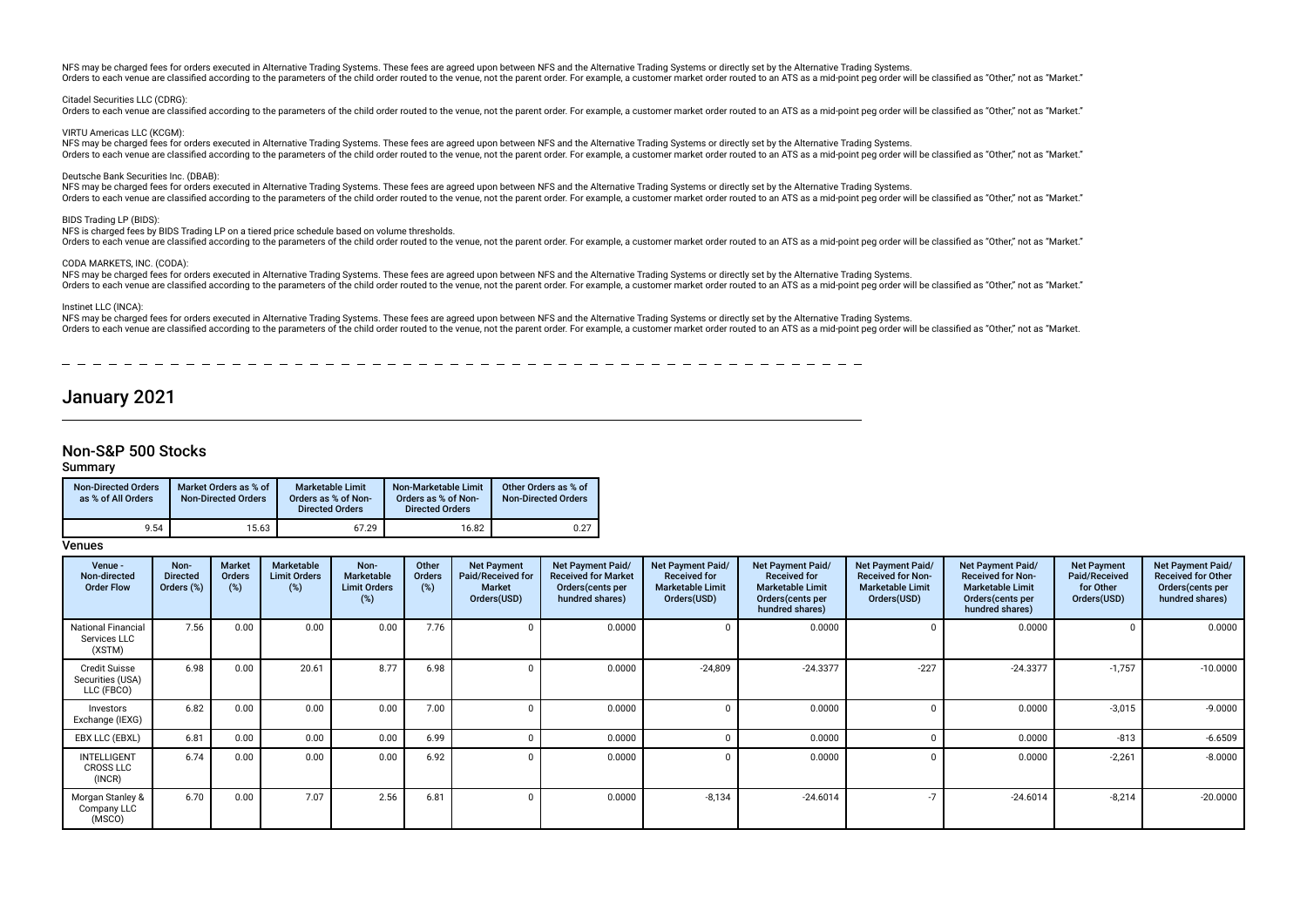| Venue -<br>Non-directed<br><b>Order Flow</b>            | Non-<br><b>Directed</b><br>Orders (%) | <b>Market</b><br>Orders<br>(%) | <b>Marketable</b><br><b>Limit Orders</b><br>(%) | Non-<br>Marketable<br><b>Limit Orders</b><br>(%) | Other<br>Orders<br>(%) | <b>Net Payment</b><br>Paid/Received for<br><b>Market</b><br>Orders(USD) | <b>Net Payment Paid/</b><br><b>Received for Market</b><br>Orders(cents per<br>hundred shares) | Net Payment Paid/<br><b>Received for</b><br><b>Marketable Limit</b><br>Orders(USD) | Net Payment Paid/<br><b>Received for</b><br><b>Marketable Limit</b><br>Orders (cents per<br>hundred shares) | Net Payment Paid/<br>Received for Non-<br><b>Marketable Limit</b><br>Orders(USD) | <b>Net Payment Paid/</b><br><b>Received for Non-</b><br><b>Marketable Limit</b><br>Orders(cents per<br>hundred shares) | <b>Net Payment</b><br>Paid/Received<br>for Other<br>Orders(USD) | Net Payment Paid/<br>Received for Other<br>Orders(cents per<br>hundred shares) |
|---------------------------------------------------------|---------------------------------------|--------------------------------|-------------------------------------------------|--------------------------------------------------|------------------------|-------------------------------------------------------------------------|-----------------------------------------------------------------------------------------------|------------------------------------------------------------------------------------|-------------------------------------------------------------------------------------------------------------|----------------------------------------------------------------------------------|------------------------------------------------------------------------------------------------------------------------|-----------------------------------------------------------------|--------------------------------------------------------------------------------|
| JP Morgan<br>Securities LLC<br>(JPMS)                   | 6.52                                  | 0.00                           | 0.00                                            | 0.00                                             | 6.69                   |                                                                         | 0.0000                                                                                        | $\mathbf{0}$                                                                       | 0.0000                                                                                                      | $\Omega$                                                                         | 0.0000                                                                                                                 | $-1,914$                                                        | $-12.0000$                                                                     |
| Merrill Lynch,<br>Pierce, Fenner &<br>Smith Inc. (MLCO) | 6.46                                  | 0.00                           | 0.00                                            | 0.00                                             | 6.63                   |                                                                         | 0.0000                                                                                        | $\Omega$                                                                           | 0.0000                                                                                                      | $\Omega$                                                                         | 0.0000                                                                                                                 | $-521$                                                          | $-10.0000$                                                                     |
| NASDAQ<br>Execution<br>Services, LLC<br>(NSDQ)          | 6.20                                  | 0.00                           | 0.00                                            | 0.00                                             | 6.36                   | $\Omega$                                                                | 0.0000                                                                                        | $\mathbf 0$                                                                        | 0.0000                                                                                                      | $\Omega$                                                                         | 0.0000                                                                                                                 | $-139$                                                          | $-0.5619$                                                                      |
| Goldman, Sachs &<br>Co. (GSCO)                          | 6.05                                  | 0.00                           | 0.00                                            | 0.00                                             | 6.21                   |                                                                         | 0.0000                                                                                        | $\Omega$                                                                           | 0.0000                                                                                                      | $\Omega$                                                                         | 0.0000                                                                                                                 | $-2,781$                                                        | $-10.0000$                                                                     |
| Barclays Capital,<br>Inc. (LEHM)                        | 5.69                                  | 0.00                           | 0.00                                            | 0.00                                             | 5.84                   | $\cap$                                                                  | 0.0000                                                                                        | $\mathbf 0$                                                                        | 0.0000                                                                                                      | $\Omega$                                                                         | 0.0000                                                                                                                 | $-2,052$                                                        | $-10.0000$                                                                     |
| <b>UBS Securities</b><br>LLC - ATS (UBSA)               | 5.26                                  | 0.00                           | 0.00                                            | 0.00                                             | 5.39                   | n                                                                       | 0.0000                                                                                        | $\Omega$                                                                           | 0.0000                                                                                                      | $\Omega$                                                                         | 0.0000                                                                                                                 | $-3,583$                                                        | $-10.0000$                                                                     |
| <b>VIRTU Americas</b><br>LLC (KCGM)                     | 2.80                                  | 0.00                           | 16.01                                           | 6.01                                             | 2.74                   | $\Omega$                                                                | 0.0000                                                                                        | $-18,222$                                                                          | $-24.6436$                                                                                                  | $-169$                                                                           | $-24.6436$                                                                                                             | $-230$                                                          | $-10.0000$                                                                     |
| Deutsche Bank<br>Securities Inc.<br>(DBAB)              | 2.79                                  | 0.00                           | 0.00                                            | 0.00                                             | 2.86                   |                                                                         | 0.0000                                                                                        | $\overline{0}$                                                                     | 0.0000                                                                                                      | $\Omega$                                                                         | 0.0000                                                                                                                 | $-187$                                                          | $-10.0000$                                                                     |
| CODA MARKETS.<br>INC. (CODA)                            | 2.69                                  | 0.00                           | 0.00                                            | 0.00                                             | 2.76                   |                                                                         | 0.0000                                                                                        | $\Omega$                                                                           | 0.0000                                                                                                      | $\Omega$                                                                         | 0.0000                                                                                                                 | $-556$                                                          | $-5.0000$                                                                      |
| <b>BIDS Trading LP</b><br>(BIDS)                        | 2.67                                  | 0.00                           | 0.00                                            | 0.00                                             | 2.74                   |                                                                         | 0.0000                                                                                        | $\Omega$                                                                           | 0.0000                                                                                                      | $\Omega$                                                                         | 0.0000                                                                                                                 | $-261$                                                          | $-12.9979$                                                                     |
| Instinet LLC<br>(INCA)                                  | 2.59                                  | 0.00                           | 0.00                                            | 0.00                                             | 2.66                   | $\sqrt{2}$                                                              | 0.0000                                                                                        | $\mathbf 0$                                                                        | 0.0000                                                                                                      | $\Omega$                                                                         | 0.0000                                                                                                                 | $-104$                                                          | $-10.0000$                                                                     |

National Financial Services LLC (XSTM):

Orders may be routed to NES's Alternative Trading System. CrossStream NES is not charged an explicit fee for orders executed in CrossStream but may receive a trading commission from the contra-side party against which the Orders to each venue are classified according to the parameters of the child order routed to the venue, not the parent order. For example, a customer market order routed to an ATS as a mid-point peg order will be classifie

## Credit Suisse Securities (USA) LLC (FBCO):

NFS may be charged fees for orders executed in Alternative Trading Systems. These fees are agreed upon between NFS and the Alternative Trading Systems or directly set by the Alternative Trading Systems or directly set by t Orders to each venue are classified according to the parameters of the child order routed to the venue, not the parent order. For example, a customer market order routed to an ATS as a mid-point peq order will be classifie

### Investors Exchange (IEXG):

NFS pays fees to and receives rebates from exchanges for executions and routing. These rates are subject to non-negotiable prices set by exchange rules and may include tiers based on volume thresholds. Visit exchange websi Orders to each venue are classified according to the parameters of the child order routed to the venue, not the parent order. For example, a customer market order routed to an ATS as a mid-point peg order will be classifie

### EBX LLC (EBXL):

Orders may be routed through EBX LLC in which NFS or its affiliates have an interest.

Orders to each venue are classified according to the parameters of the child order routed to the venue, not the parent order. For example, a customer market order routed to an ATS as a mid-point peg order will be classifie

## INTELLIGENT CROSS LLC (INCR):

NFS may be charged fees for orders executed in Alternative Trading Systems. These fees are agreed upon between NFS and the Alternative Trading Systems or directly set by the Alternative Trading Systems or directly set by t Orders to each venue are classified according to the parameters of the child order routed to the venue, not the parent order. For example, a customer market order routed to an ATS as a mid-point peg order will be classifie

## Morgan Stanley & Company LLC (MSCO):

NFS may be charged fees for orders executed in Alternative Trading Systems. These fees are agreed upon between NFS and the Alternative Trading Systems or directly set by the Alternative Trading Systems or directly set by t Orders to each venue are classified according to the parameters of the child order routed to the venue, not the parent order. For example, a customer market order routed to an ATS as a mid-point peq order will be classifie

### JP Morgan Securities LLC (JPMS):

NFS may be charged fees for orders executed in Alternative Trading Systems. These fees are agreed upon between NFS and the Alternative Trading Systems or directly set by the Alternative Trading Systems. Orders to each venue are classified according to the parameters of the child order routed to the venue, not the parent order. For example, a customer market order routed to an ATS as a mid-point peg order will be classifie

Merrill Lynch, Pierce, Fenner & Smith Inc. (MLCO):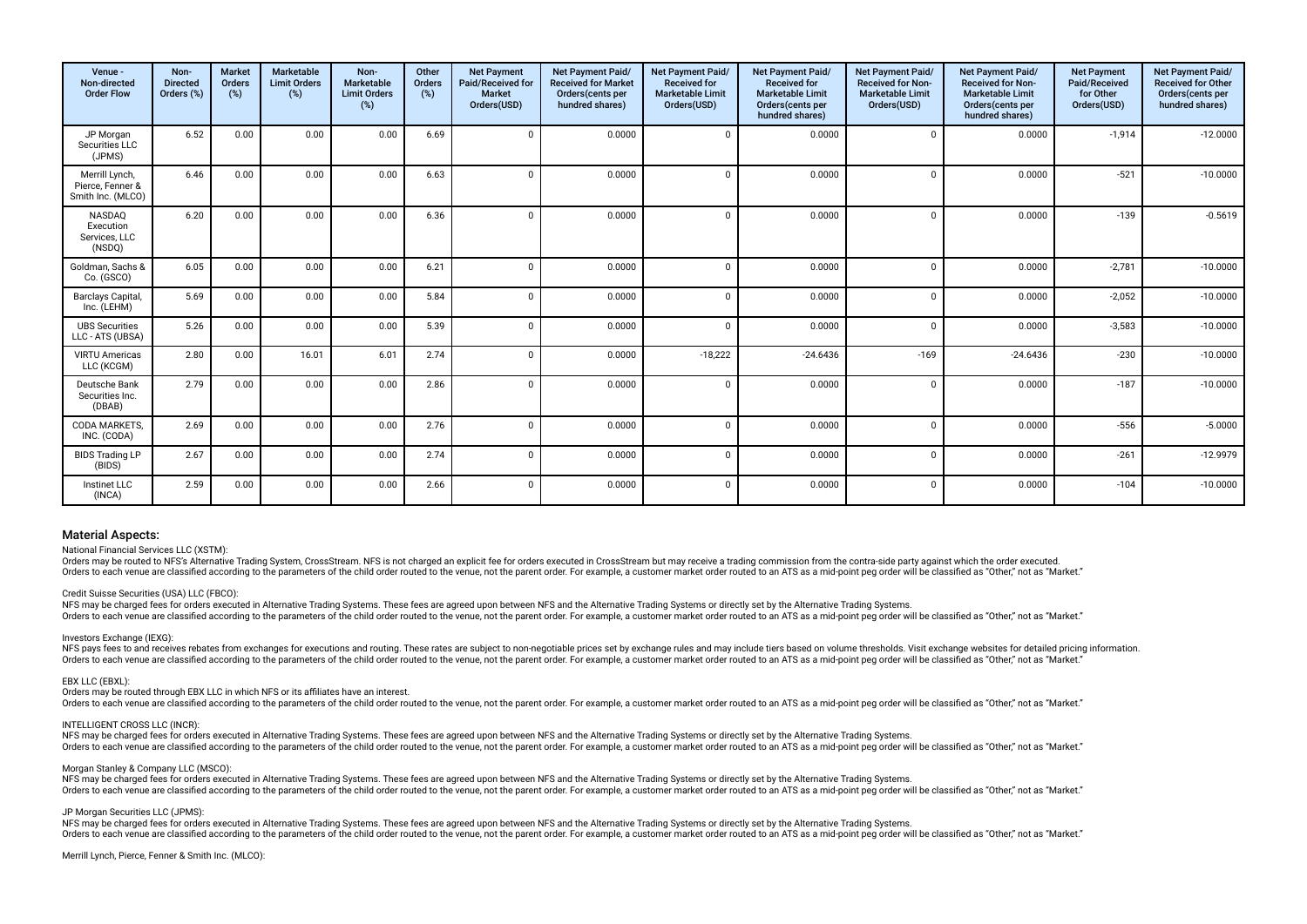NFS may be charged fees for orders executed in Alternative Trading Systems. These fees are agreed upon between NFS and the Alternative Trading Systems or directly set by the Alternative Trading Systems. Orders to each venue are classified according to the parameters of the child order routed to the venue, not the parent order. For example, a customer market order routed to an ATS as a mid-noint peg order will be classifie

## NASDAQ Execution Services, LLC (NSDQ):

NFS pays fees to and receives rebates from exchanges for executions and routing. These rates are subject to non-negotiable prices set by exchange rules and may include tiers based on yolume thresholds. Visit exchange websi Orders to each venue are classified according to the parameters of the child order routed to the venue, not the parent order. For example, a customer market order routed to an ATS as a mid-point peg order will be classifie

## Goldman, Sachs & Co. (GSCO):

NFS may be charged fees for orders executed in Alternative Trading Systems. These fees are agreed upon between NFS and the Alternative Trading Systems or directly set by the Alternative Trading Systems. Orders to each venue are classified according to the parameters of the child order routed to the venue, not the parent order. For example, a customer market order routed to an ATS as a mid-point peg order will be classifie

## Barclays Capital, Inc. (LEHM):

NFS may be charged fees for orders executed in Alternative Trading Systems. These fees are agreed upon between NFS and the Alternative Trading Systems or directly set by the Alternative Trading Systems. Orders to each venue are classified according to the parameters of the child order routed to the venue, not the parent order. For example, a customer market order routed to an ATS as a mid-point peg order will be classifie

## UBS Securities LLC - ATS (UBSA):

NFS may be charged fees for orders executed in Alternative Trading Systems. These fees are agreed upon between NFS and the Alternative Trading Systems or directly set by the Alternative Trading Systems. Orders to each venue are classified according to the parameters of the child order routed to the venue, not the parent order. For example, a customer market order routed to an ATS as a mid-point peg order will be classifie

## VIRTU Americas LLC (KCGM):

NFS may be charged fees for orders executed in Alternative Trading Systems. These fees are agreed upon between NFS and the Alternative Trading Systems or directly set by the Alternative Trading Systems or directly set by t Orders to each venue are classified according to the parameters of the child order routed to the venue, not the parent order. For example, a customer market order routed to an ATS as a mid-point peg order will be classifie

## Deutsche Bank Securities Inc. (DBAB):

NFS may be charged fees for orders executed in Alternative Trading Systems. These fees are agreed upon between NFS and the Alternative Trading Systems or directly set by the Alternative Trading Systems. Orders to each venue are classified according to the parameters of the child order routed to the venue, not the parent order. For example, a customer market order routed to an ATS as a mid-noint peg order will be classifie

### CODA MARKETS, INC. (CODA):

NFS may be charged fees for orders executed in Alternative Trading Systems. These fees are agreed upon between NFS and the Alternative Trading Systems or directly set by the Alternative Trading Systems. Orders to each venue are classified according to the parameters of the child order routed to the venue, not the parent order. For example, a customer market order routed to an ATS as a mid-point peg order will be classifie

## BIDS Trading LP (BIDS)

## NFS is charged fees by BIDS Trading LP on a tiered price schedule based on volume thresholds.

Orders to each venue are classified according to the parameters of the child order routed to the venue, not the parent order. For example, a customer market order routed to an ATS as a mid-point peg order will be classifie

## Instinet LLC (INCA):

NFS may be charged fees for orders executed in Alternative Trading Systems. These fees are agreed upon between NFS and the Alternative Trading Systems or directly set by the Alternative Trading Systems. Orders to each venue are classified according to the parameters of the child order routed to the yenue, not the parent order. For example, a customer market order routed to an ATS as a mid-point peg order will be classifie

## January 2021

## **Options**

## Summary

| <b>Non-Directed Orders</b><br>as % of All Orders | Market Orders as % of<br><b>Non-Directed Orders</b> | Marketable Limit<br>Orders as % of Non-<br><b>Directed Orders</b> | Non-Marketable Limit<br>Orders as % of Non-<br><b>Directed Orders</b> | Other Orders as % of<br><b>Non-Directed Orders</b> |
|--------------------------------------------------|-----------------------------------------------------|-------------------------------------------------------------------|-----------------------------------------------------------------------|----------------------------------------------------|
| 100.00                                           | 0.00                                                | 0.00                                                              | 0.00                                                                  | 100.00                                             |

| Venue -<br>Non-directed<br><b>Order Flow</b>    | Non-<br><b>Directed</b><br>Orders (%) | <b>Market</b><br>Orders<br>(%) | Marketable<br><b>Limit Orders</b><br>(%) | Non-<br>Marketable<br><b>Limit Orders</b><br>$(\%)$ | Other<br>Orders<br>(%) | <b>Net Payment</b><br>Paid/Received for<br><b>Market</b><br>Orders(USD) | Net Payment Paid/<br><b>Received for Market</b><br>Orders (cents per<br>hundred shares) | Net Payment Paid/<br><b>Received for</b><br><b>Marketable Limit</b><br>Orders(USD) | Net Payment Paid/<br><b>Received for</b><br><b>Marketable Limit</b><br>Orders (cents per<br>hundred shares) | Net Payment Paid/<br><b>Received for Non-</b><br><b>Marketable Limit</b><br>Orders(USD) | <b>Net Payment Paid/</b><br><b>Received for Non-</b><br><b>Marketable Limit</b><br>Orders (cents per<br>hundred shares) | <b>Net Payment</b><br>Paid/Received for<br>Other<br>Orders(USD) | Net Payment Paid/<br><b>Received for Other</b><br>Orders (cents per<br>hundred shares) |
|-------------------------------------------------|---------------------------------------|--------------------------------|------------------------------------------|-----------------------------------------------------|------------------------|-------------------------------------------------------------------------|-----------------------------------------------------------------------------------------|------------------------------------------------------------------------------------|-------------------------------------------------------------------------------------------------------------|-----------------------------------------------------------------------------------------|-------------------------------------------------------------------------------------------------------------------------|-----------------------------------------------------------------|----------------------------------------------------------------------------------------|
| NYSE Arca<br>Options<br>(ARCA)                  | 25.72                                 | 0.00                           | 0.00                                     | 0.00                                                | 25.72                  |                                                                         | 0.0000                                                                                  |                                                                                    | 0.0000                                                                                                      |                                                                                         | 0.0000                                                                                                                  | $-2,554$                                                        | $-34.3900$                                                                             |
| Cboe BZX<br>Options<br>Exchange, Inc.<br>(BATS) | 22.46                                 | 0.00                           | 0.00                                     | 0.00                                                | 22.46                  |                                                                         | 0.0000                                                                                  |                                                                                    | 0.0000                                                                                                      |                                                                                         | 0.0000                                                                                                                  | 960                                                             | 21.1700                                                                                |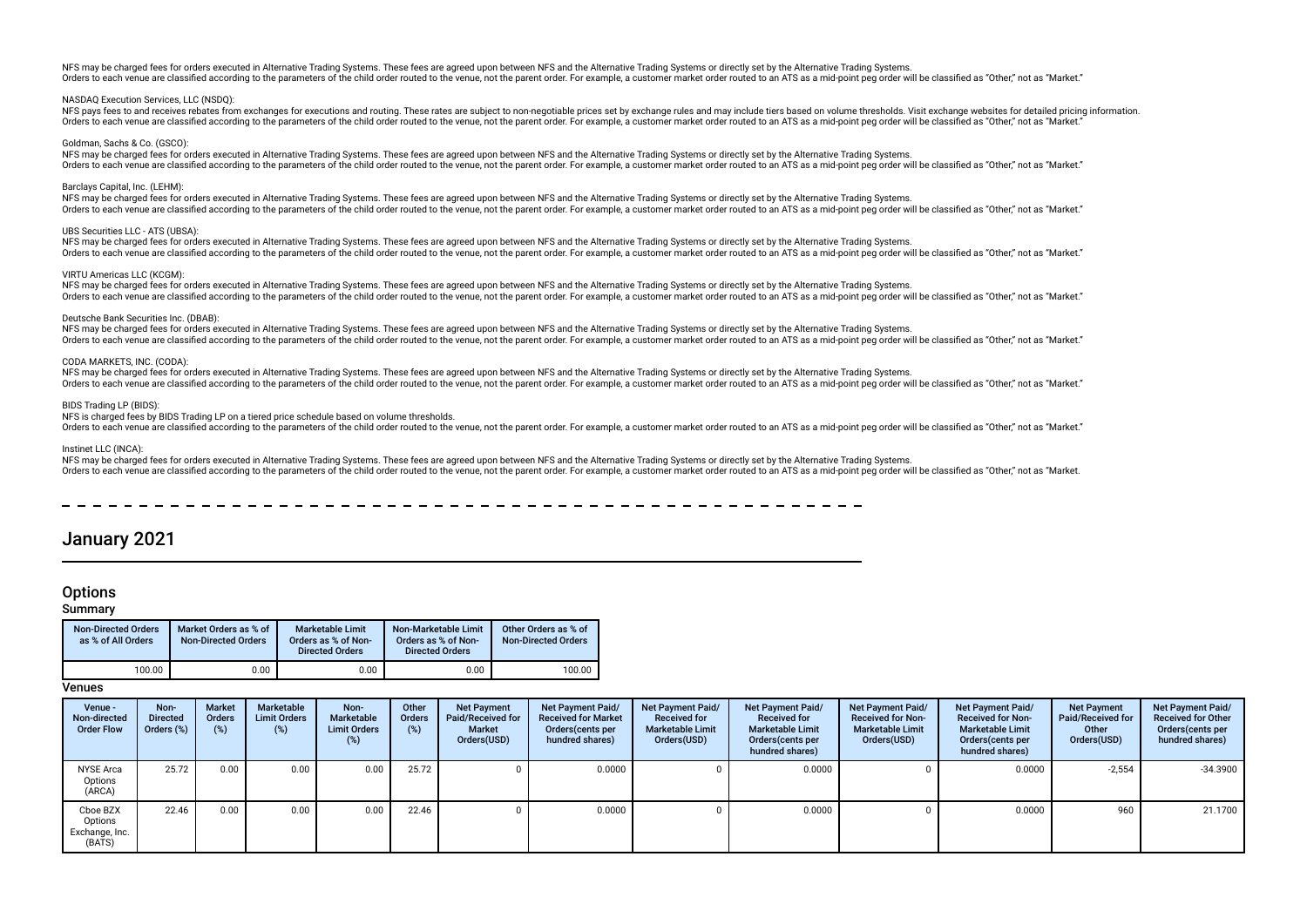| Venue -<br>Non-directed<br><b>Order Flow</b> | Non-<br><b>Directed</b><br>Orders (%) | <b>Market</b><br><b>Orders</b><br>$(\%)$ | Marketable<br><b>Limit Orders</b><br>$(\%)$ | Non-<br>Marketable<br><b>Limit Orders</b><br>(%) | Other<br>Orders<br>(%) | <b>Net Payment</b><br>Paid/Received for<br><b>Market</b><br>Orders(USD) | Net Payment Paid/<br><b>Received for Market</b><br>Orders(cents per<br>hundred shares) | Net Payment Paid/<br><b>Received for</b><br><b>Marketable Limit</b><br>Orders(USD) | Net Payment Paid/<br><b>Received for</b><br><b>Marketable Limit</b><br>Orders(cents per<br>hundred shares) | Net Payment Paid/<br><b>Received for Non-</b><br><b>Marketable Limit</b><br>Orders(USD) | <b>Net Payment Paid/</b><br><b>Received for Non-</b><br><b>Marketable Limit</b><br>Orders(cents per<br>hundred shares) | <b>Net Payment</b><br>Paid/Received for<br>Other<br>Orders(USD) | Net Payment Paid/<br><b>Received for Other</b><br>Orders (cents per<br>hundred shares) |
|----------------------------------------------|---------------------------------------|------------------------------------------|---------------------------------------------|--------------------------------------------------|------------------------|-------------------------------------------------------------------------|----------------------------------------------------------------------------------------|------------------------------------------------------------------------------------|------------------------------------------------------------------------------------------------------------|-----------------------------------------------------------------------------------------|------------------------------------------------------------------------------------------------------------------------|-----------------------------------------------------------------|----------------------------------------------------------------------------------------|
| NASDAQ<br>Options<br>Market<br>(NSDQ)        | 22.24                                 | 0.00                                     | 0.00                                        | 0.00                                             | 22.24                  |                                                                         | 0.0000                                                                                 |                                                                                    | 0.0000                                                                                                     |                                                                                         | 0.0000                                                                                                                 | 236                                                             | 5.6400                                                                                 |
| Cboe Options<br>Exchange<br>(CBOE)           | 16.64                                 | 0.00                                     | 0.00                                        | 0.00                                             | 16.64                  |                                                                         | 0.0000                                                                                 |                                                                                    | 0.0000                                                                                                     |                                                                                         | 0.0000                                                                                                                 | $-555$                                                          | $-13.6390$                                                                             |
| Morgan<br>Stanley &<br>Company LLC<br>(MSCO) | 12.46                                 | 0.00                                     | 0.00                                        | 0.00                                             | 12.46                  |                                                                         | 0.0000                                                                                 |                                                                                    | 0.0000                                                                                                     |                                                                                         | 0.0000                                                                                                                 | $-1,517$                                                        | $-10.0000$                                                                             |

NYSE Arca Options (ARCA):

NFS pays fees to and receives rebates from options exchanges. These fees and rebates are subject to non-negotiable prices set by exchange rules and may include tiers based on volume thresholds.

Cboe BZX Options Exchange, Inc. (BATS):

NFS pays fees to and receives rebates from options exchanges. These fees and rebates are subject to non-negotiable prices set by exchange rules and may include tiers based on volume thresholds.

NASDAQ Options Market (NSDQ):<br>NFS pays fees to and receives rebates from options exchanges. These fees and rebates are subject to non-negotiable prices set by exchange rules and may include tiers based on volume thresholds

Cboe Options Exchange (CBOE):

NFS pays fees to and receives rebates from options exchanges. These fees and rebates are subject to non-negotiable prices set by exchange rules and may include tiers based on volume thresholds.

Morgan Stanley & Company LLC (MSCO):

NFS may use broker Morgan Stanley & Co.LLC for additional options routing. Executions via this router is charged additional fees under a cost-plus agreement

## February 2021

## S&P 500 Stocks

## Summary

| <b>Non-Directed Orders</b><br>as % of All Orders | Market Orders as % of<br><b>Non-Directed Orders</b> | <b>Marketable Limit</b><br>Orders as % of Non-<br><b>Directed Orders</b> | Non-Marketable Limit<br>Orders as % of Non-<br><b>Directed Orders</b> | Other Orders as % of<br><b>Non-Directed Orders</b> |
|--------------------------------------------------|-----------------------------------------------------|--------------------------------------------------------------------------|-----------------------------------------------------------------------|----------------------------------------------------|
| 7.49                                             | 42.33                                               | 51.91                                                                    | 5.68                                                                  | 0.08                                               |

| Venue -<br>Non-directed<br><b>Order Flow</b>           | Non-<br><b>Directed</b><br>Orders (%) | Market<br><b>Orders</b><br>(%) | Marketable<br><b>Limit Orders</b><br>(%) | Non-<br>Marketable<br><b>Limit Orders</b><br>$(\%)$ | Other<br><b>Orders</b><br>(%) | <b>Net Payment</b><br>Paid/Received for<br>Market<br>Orders(USD) | Net Payment Paid/<br><b>Received for Market</b><br>Orders(cents per<br>hundred shares) | Net Payment Paid/<br><b>Received for</b><br><b>Marketable Limit</b><br>Orders(USD) | Net Payment Paid/<br><b>Received for</b><br><b>Marketable Limit</b><br>Orders(cents per<br>hundred shares) | Net Payment Paid/<br><b>Received for Non-</b><br><b>Marketable Limit</b><br>Orders(USD) | Net Payment Paid/<br><b>Received for Non-</b><br><b>Marketable Limit</b><br>Orders(cents per<br>hundred shares) | <b>Net Payment</b><br>Paid/Received<br>for Other<br>Orders(USD) | Net Payment Paid/<br><b>Received for Other</b><br>Orders (cents per<br>hundred shares) |
|--------------------------------------------------------|---------------------------------------|--------------------------------|------------------------------------------|-----------------------------------------------------|-------------------------------|------------------------------------------------------------------|----------------------------------------------------------------------------------------|------------------------------------------------------------------------------------|------------------------------------------------------------------------------------------------------------|-----------------------------------------------------------------------------------------|-----------------------------------------------------------------------------------------------------------------|-----------------------------------------------------------------|----------------------------------------------------------------------------------------|
| <b>National Financial</b><br>Services LLC<br>(XSTM)    | 7.83                                  | 0.00                           | 0.00                                     | 0.00                                                | 8.52                          |                                                                  | 0.0000                                                                                 |                                                                                    | 0.0000                                                                                                     |                                                                                         | 0.0000                                                                                                          |                                                                 | 0.0000                                                                                 |
| Investors<br>Exchange (IEXG)                           | 6.97                                  | 0.00                           | 0.00                                     | 0.00                                                | 7.59                          |                                                                  | 0.0000                                                                                 |                                                                                    | 0.0000                                                                                                     |                                                                                         | 0.0000                                                                                                          | $-1,413$                                                        | $-9.0000$                                                                              |
| <b>Credit Suisse</b><br>Securities (USA)<br>LLC (FBCO) | 6.66                                  | 0.00                           | 21.66                                    | 20.57                                               | 6.83                          |                                                                  | 0.0000                                                                                 | $-13,057$                                                                          | $-24.0983$                                                                                                 | $-128$                                                                                  | $-24.0983$                                                                                                      | $-599$                                                          | $-10.0000$                                                                             |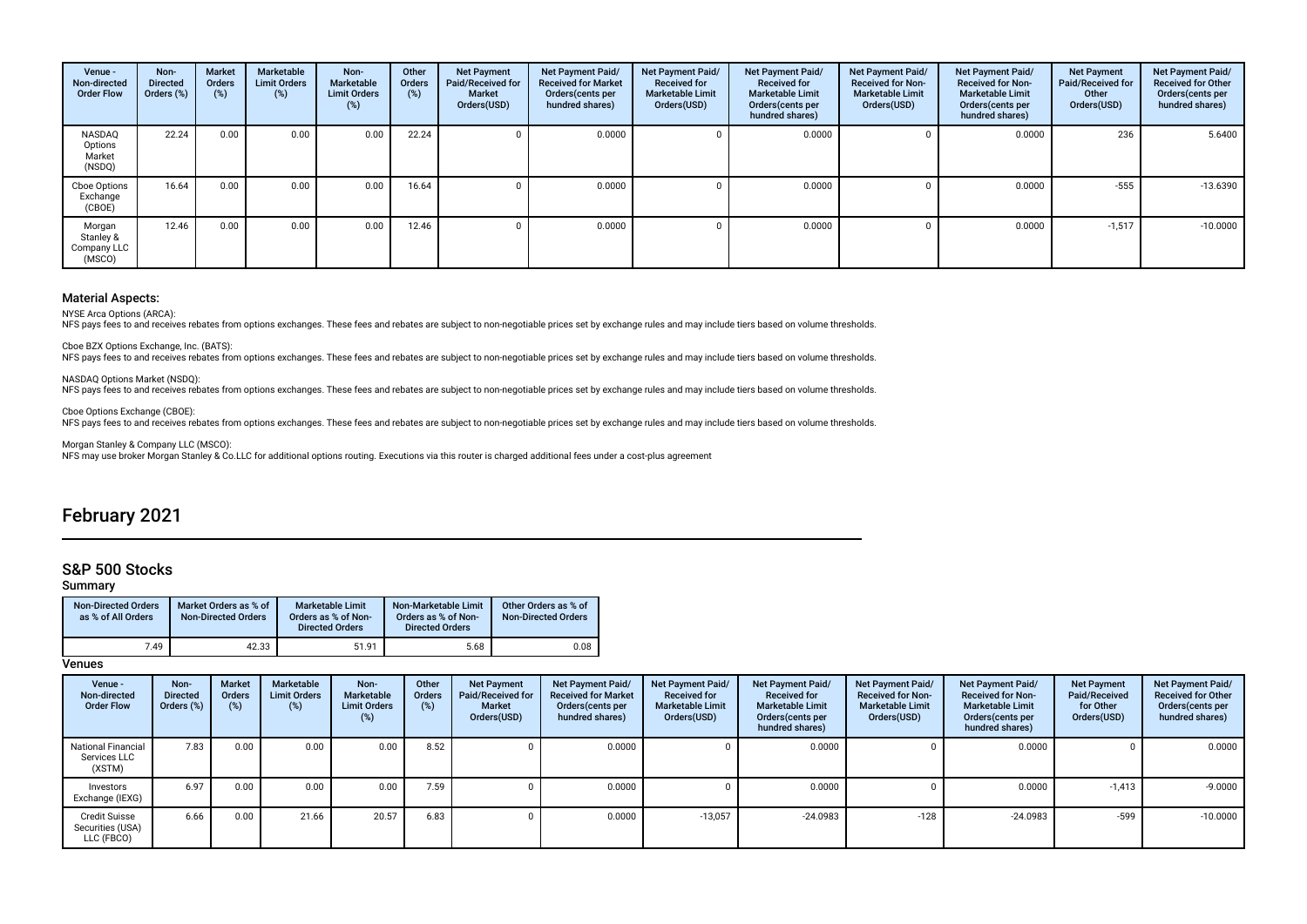| Venue -<br>Non-directed<br><b>Order Flow</b>            | Non-<br><b>Directed</b><br>Orders (%) | <b>Market</b><br>Orders<br>(%) | Marketable<br><b>Limit Orders</b><br>(%) | Non-<br><b>Marketable</b><br><b>Limit Orders</b><br>(%) | Other<br>Orders<br>(%) | <b>Net Payment</b><br>Paid/Received for<br>Market<br>Orders(USD) | Net Payment Paid/<br><b>Received for Market</b><br>Orders(cents per<br>hundred shares) | <b>Net Payment Paid/</b><br><b>Received for</b><br><b>Marketable Limit</b><br>Orders(USD) | Net Payment Paid/<br><b>Received for</b><br><b>Marketable Limit</b><br>Orders(cents per<br>hundred shares) | Net Payment Paid/<br>Received for Non-<br><b>Marketable Limit</b><br>Orders(USD) | Net Payment Paid/<br><b>Received for Non-</b><br><b>Marketable Limit</b><br>Orders(cents per<br>hundred shares) | <b>Net Payment</b><br>Paid/Received<br>for Other<br>Orders(USD) | Net Payment Paid/<br>Received for Other<br>Orders(cents per<br>hundred shares) |
|---------------------------------------------------------|---------------------------------------|--------------------------------|------------------------------------------|---------------------------------------------------------|------------------------|------------------------------------------------------------------|----------------------------------------------------------------------------------------|-------------------------------------------------------------------------------------------|------------------------------------------------------------------------------------------------------------|----------------------------------------------------------------------------------|-----------------------------------------------------------------------------------------------------------------|-----------------------------------------------------------------|--------------------------------------------------------------------------------|
| EBX LLC (EBXL)                                          | 6.24                                  | 0.00                           | 0.00                                     | 0.00                                                    | 6.79                   | $\mathbf{0}$                                                     | 0.0000                                                                                 | $\mathbf 0$                                                                               | 0.0000                                                                                                     | $\mathbf 0$                                                                      | 0.0000                                                                                                          | $-267$                                                          | $-6.4922$                                                                      |
| <b>INTELLIGENT</b><br><b>CROSS LLC</b><br>(INCR)        | 6.08                                  | 0.00                           | 0.00                                     | 0.00                                                    | 6.61                   | $\Omega$                                                         | 0.0000                                                                                 | $\mathbf 0$                                                                               | 0.0000                                                                                                     | $\mathbf 0$                                                                      | 0.0000                                                                                                          | $-715$                                                          | $-8.0000$                                                                      |
| Merrill Lynch,<br>Pierce, Fenner &<br>Smith Inc. (MLCO) | 6.05                                  | 0.00                           | 0.00                                     | 0.00                                                    | 6.59                   | $\Omega$                                                         | 0.0000                                                                                 | $\Omega$                                                                                  | 0.0000                                                                                                     | $\Omega$                                                                         | 0.0000                                                                                                          | $-164$                                                          | $-10.0000$                                                                     |
| Morgan Stanley &<br>Company LLC<br>(MSCO)               | 6.05                                  | 0.00                           | 6.70                                     | 5.58                                                    | 6.45                   | $\Omega$                                                         | 0.0000                                                                                 | $-3,774$                                                                                  | $-24.0328$                                                                                                 | -6                                                                               | $-24.0328$                                                                                                      | $-4,250$                                                        | $-20.0000$                                                                     |
| <b>UBS Securities</b><br>LLC - ATS (UBSA)               | 5.89                                  | 0.00                           | 0.00                                     | 0.00                                                    | 6.41                   | $\Omega$                                                         | 0.0000                                                                                 | $\mathbf{0}$                                                                              | 0.0000                                                                                                     | $\Omega$                                                                         | 0.0000                                                                                                          | $-1,228$                                                        | $-10.0000$                                                                     |
| Goldman, Sachs &<br>Co. (GSCO)                          | 5.88                                  | 0.00                           | 0.00                                     | 0.00                                                    | 6.40                   | $\Omega$                                                         | 0.0000                                                                                 | $\mathbf{0}$                                                                              | 0.0000                                                                                                     | $\mathbf 0$                                                                      | 0.0000                                                                                                          | $-1,107$                                                        | $-10.0000$                                                                     |
| JP Morgan<br>Securities LLC<br>(JPMS)                   | 5.80                                  | 0.00                           | 0.00                                     | 0.00                                                    | 6.31                   | $\Omega$                                                         | 0.0000                                                                                 | $\mathbf{0}$                                                                              | 0.0000                                                                                                     | $\mathbf 0$                                                                      | 0.0000                                                                                                          | $-648$                                                          | $-12.0000$                                                                     |
| NASDAQ<br>Execution<br>Services, LLC<br>(NSDQ)          | 5.13                                  | 0.00                           | 0.00                                     | 0.00                                                    | 5.58                   | $\Omega$                                                         | 0.0000                                                                                 | $\mathbf{0}$                                                                              | 0.0000                                                                                                     | $\mathbf 0$                                                                      | 0.0000                                                                                                          | 134                                                             | 3.8989                                                                         |
| <b>Barclays Capital</b><br>Inc. (LEHM)                  | 4.37                                  | 0.00                           | 0.00                                     | 0.00                                                    | 4.75                   | $\Omega$                                                         | 0.0000                                                                                 | $\mathbf{0}$                                                                              | 0.0000                                                                                                     | $\Omega$                                                                         | 0.0000                                                                                                          | $-522$                                                          | $-10.0000$                                                                     |
| <b>Citadel Securities</b><br>LLC (CDRG)                 | 3.73                                  | 50.98                          | 27.78                                    | 30.46                                                   | 0.00                   | $\Omega$                                                         | 0.0000                                                                                 | $\Omega$                                                                                  | 0.0000                                                                                                     | $\Omega$                                                                         | 0.0000                                                                                                          | $\Omega$                                                        | 0.0000                                                                         |
| <b>VIRTU Americas</b><br>LLC (KCGM)                     | 2.92                                  | 0.00                           | 15.81                                    | 12.18                                                   | 2.89                   | $\Omega$                                                         | 0.0000                                                                                 | $-5,890$                                                                                  | $-24.1334$                                                                                                 | $-66$                                                                            | $-24.1334$                                                                                                      | $-91$                                                           | $-10.0000$                                                                     |
| Deutsche Bank<br>Securities Inc.<br>(DBAB)              | 2.75                                  | 0.00                           | 0.00                                     | 0.00                                                    | 2.99                   | $\Omega$                                                         | 0.0000                                                                                 | $\mathbf{0}$                                                                              | 0.0000                                                                                                     | $\mathbf 0$                                                                      | 0.0000                                                                                                          | $-61$                                                           | $-10.0000$                                                                     |
| CODA MARKETS,<br>INC. (CODA)                            | 2.73                                  | 0.00                           | 0.00                                     | 0.00                                                    | 2.97                   | $\Omega$                                                         | 0.0000                                                                                 | $\mathbf{0}$                                                                              | 0.0000                                                                                                     | $\mathbf 0$                                                                      | 0.0000                                                                                                          | $-425$                                                          | $-5.0000$                                                                      |
| <b>BIDS Trading LP</b><br>(BIDS)                        | 2.69                                  | 0.00                           | 0.00                                     | 0.00                                                    | 2.93                   | $\Omega$                                                         | 0.0000                                                                                 | $\mathbf{0}$                                                                              | 0.0000                                                                                                     | $\mathbf 0$                                                                      | 0.0000                                                                                                          | $-94$                                                           | $-14.2190$                                                                     |
| Instinet LLC<br>(INCA)                                  | 2.52                                  | 0.00                           | 0.00                                     | 0.00                                                    | 2.74                   | $\Omega$                                                         | 0.0000                                                                                 | $\mathbf{0}$                                                                              | 0.0000                                                                                                     | $\mathbf 0$                                                                      | 0.0000                                                                                                          | $-51$                                                           | $-10.0000$                                                                     |

National Financial Services LLC (XSTM):

Orders may be routed to NFS's Alternative Trading System, CrossStream. NFS is not charged an explicit fee for orders executed in CrossStream but may receive a trading commission from the contra-side party against which the Orders to each venue are classified according to the parameters of the child order routed to the venue, not the paramet order. For example, a customer market order routed to an ATS as a mid-point peg order will be classifi

## Investors Exchange (IEXG):

NFS pays fees to and receives rebates from exchanges for executions and routing. These rates are subject to non-negotiable prices set by exchange rules and may include tiers based on volume thresholds. Visit exchange websi Orders to each venue are classified according to the parameters of the child order routed to the venue, not the parent order. For example, a customer market order routed to an ATS as a mid-point peo order will be classifie

#### Credit Suisse Securities (USA) LLC (FBCO):

NFS may be charged fees for orders executed in Alternative Trading Systems. These fees are agreed upon between NFS and the Alternative Trading Systems or directly set by the Alternative Trading Systems or directly set by t Orders to each venue are classified according to the parameters of the child order routed to the venue, not the paramet order. For example, a customer market order routed to an ATS as a mid-point peg order will be classifi

## EBX LLC (EBXL):

Orders may be routed through EBX LLC in which NFS or its afliates have an interest.

orders to each venue are classified according to the parameters of the child order routed to the venue, not the parent order. For example, a customer market order routed to an ATS as a mid-point peq order will be classifie

INTELLIGENT CROSS LLC (INCR):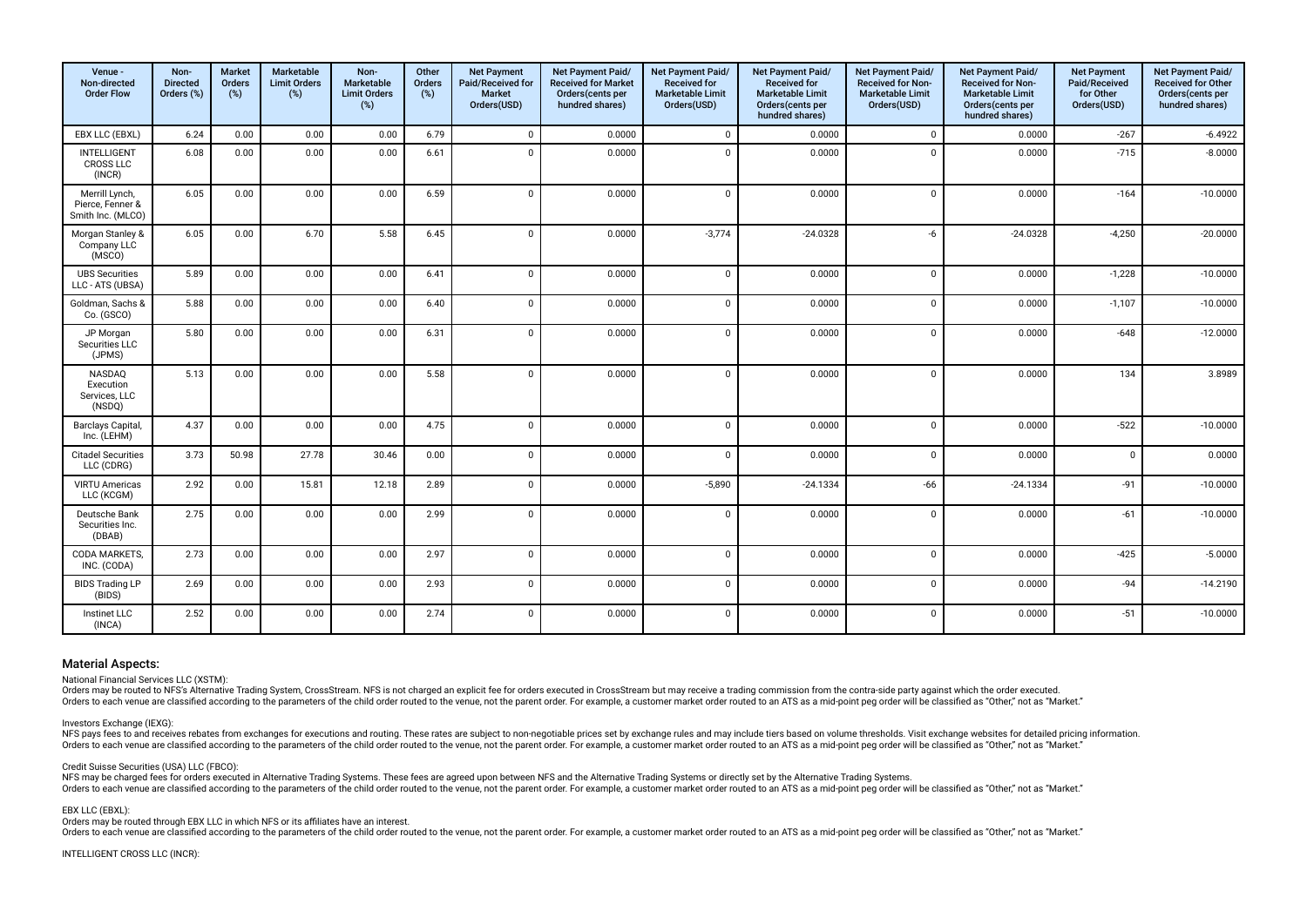NFS may be charged fees for orders executed in Alternative Trading Systems. These fees are agreed upon between NFS and the Alternative Trading Systems or directly set by the Alternative Trading Systems. Orders to each venue are classified according to the parameters of the child order routed to the venue, not the parent order. For example, a customer market order routed to an ATS as a mid-point peg order will be classifie

## Merrill Lynch, Pierce, Fenner & Smith Inc. (MLCO):

NFS may be charged fees for orders executed in Alternative Trading Systems. These fees are agreed upon between NFS and the Alternative Trading Systems or directly set by the Alternative Trading Systems. Orders to each venue are classified according to the parameters of the child order routed to the venue, not the parent order. For example, a customer market order routed to an ATS as a mid-point peg order will be classifie

## Morgan Stanley & Company LLC (MSCO):

NFS may be charged fees for orders executed in Alternative Trading Systems. These fees are agreed upon between NFS and the Alternative Trading Systems or directly set by the Alternative Trading Systems. Orders to each venue are classified according to the parameters of the child order routed to the venue, not the parent order. For example, a customer market order routed to an ATS as a mid-point peg order will be classifie

## UBS Securities LLC - ATS (UBSA):

NFS may be charged fees for orders executed in Alternative Trading Systems. These fees are agreed upon between NFS and the Alternative Trading Systems or directly set by the Alternative Trading Systems. Orders to each venue are classified according to the parameters of the child order routed to the venue, not the parent order. For example, a customer market order routed to an ATS as a mid-point peg order will be classifie

## Goldman, Sachs & Co. (GSCO):

NFS may be charged fees for orders executed in Alternative Trading Systems. These fees are agreed upon between NFS and the Alternative Trading Systems or directly set by the Alternative Trading Systems. Orders to each venue are classified according to the parameters of the child order routed to the venue, not the parent order. For example, a customer market order routed to an ATS as a mid-point peg order will be classifie

## JP Morgan Securities LLC (JPMS):

NFS may be charged fees for orders executed in Alternative Trading Systems. These fees are agreed upon between NFS and the Alternative Trading Systems or directly set by the Alternative Trading Systems or directly set by t Orders to each venue are classified according to the parameters of the child order routed to the venue, not the parent order. For example, a customer market order routed to an ATS as a mid-point peg order will be classifie

## NASDAQ Execution Services, LLC (NSDQ):

NFS pays fees to and receives rebates from exchanges for executions and routing. These rates are subject to non-negotiable prices set by exchange rules and may include tiers based on volume thresholds. Visit exchange websi Orders to each venue are classified according to the parameters of the child order routed to the venue, not the parent order. For example, a customer market order routed to an ATS as a mid-point peg order will be classifie

## Barclays Capital, Inc. (LEHM):

NFS may be charged fees for orders executed in Alternative Trading Systems. These fees are agreed upon between NFS and the Alternative Trading Systems or directly set by the Alternative Trading Systems. Orders to each venue are classified according to the parameters of the child order routed to the venue, not the parent order. For example, a customer market order routed to an ATS as a mid-point peg order will be classifie

## Citadel Securities LLC (CDRG):

Orders to each venue are classified according to the parameters of the child order routed to the venue, not the parent order. For example, a customer market order routed to an ATS as a mid-point peg order will be classifie

### VIRTU Americas LLC (KCGM):

NFS may be charged fees for orders executed in Alternative Trading Systems. These fees are agreed upon between NFS and the Alternative Trading Systems or directly set by the Alternative Trading Systems or directly set by t The saided according to the parameters of the child order routed to the yenue not the parameter Soft and the version of the version of the parameter of the version of the school of the version of the school of the paramete

#### Deutsche Bank Securities Inc. (DBAB):

NFS may be charged fees for orders executed in Alternative Trading Systems. These fees are agreed upon between NFS and the Alternative Trading Systems or directly set by the Alternative Trading Systems. Orders to each venue are classified according to the parameters of the child order routed to the venue, not the parent order. For example, a customer market order routed to an ATS as a mid-point peg order will be classifie

#### CODA MARKETS, INC. (CODA):

NFS may be charged fees for orders executed in Alternative Trading Systems. These fees are agreed upon between NFS and the Alternative Trading Systems or directly set by the Alternative Trading Systems. Orders to each venue are classified according to the parameters of the child order routed to the venue, not the parent order. For example, a customer market order routed to an ATS as a mid-point peg order will be classifie

## BIDS Trading LP (BIDS):

NFS is charged fees by BIDS Trading LP on a tiered price schedule based on volume thresholds.

Orders to each venue are classified according to the parameters of the child order routed to the venue, not the parent order. For example, a customer market order routed to an ATS as a mid-point peg order will be classifie

#### Instinet LLC (INCA):

NFS may be charged fees for orders executed in Alternative Trading Systems. These fees are agreed upon between NFS and the Alternative Trading Systems or directly set by the Alternative Trading Systems. Orders to each venue are classified according to the parameters of the child order routed to the venue, not the parent order. For example, a customer market order routed to an ATS as a mid-point peq order will be classifie

## February 2021

## Non-S&P 500 Stocks

## Summary

| <b>Non-Directed Orders</b><br>as % of All Orders | Market Orders as % of<br><b>Non-Directed Orders</b> | <b>Marketable Limit</b><br>Orders as % of Non-<br><b>Directed Orders</b> | Non-Marketable Limit<br>Orders as % of Non-<br><b>Directed Orders</b> | Other Orders as % of<br><b>Non-Directed Orders</b> |
|--------------------------------------------------|-----------------------------------------------------|--------------------------------------------------------------------------|-----------------------------------------------------------------------|----------------------------------------------------|
| 7.89                                             | 16.24                                               | 65.07                                                                    | 18.64                                                                 | 0.05                                               |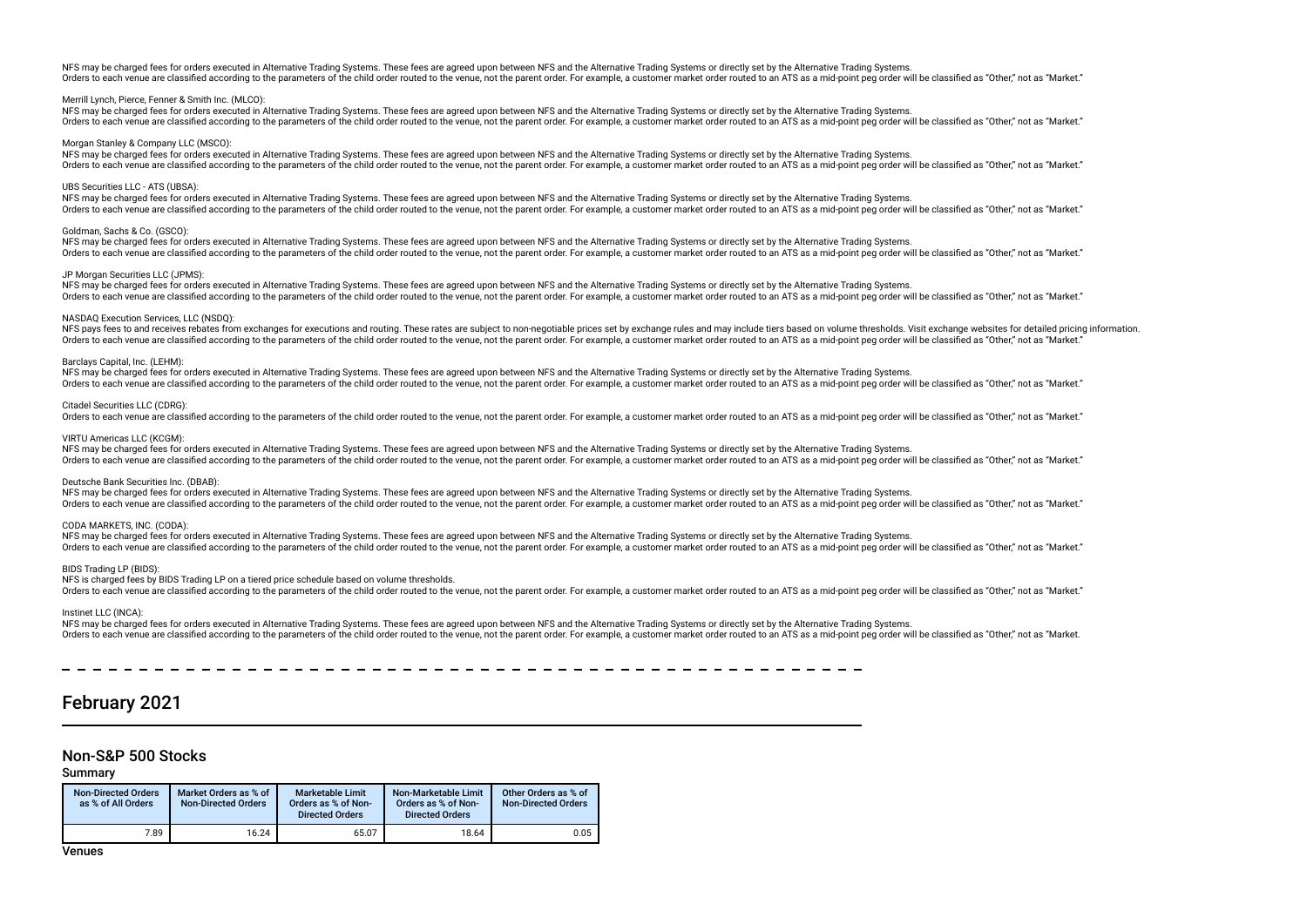| Venue -<br>Non-directed<br><b>Order Flow</b>            | Non-<br><b>Directed</b><br>Orders (%) | Market<br>Orders<br>(%) | Marketable<br><b>Limit Orders</b><br>(%) | Non-<br>Marketable<br><b>Limit Orders</b><br>(%) | Other<br>Orders<br>(%) | <b>Net Payment</b><br>Paid/Received for<br>Market<br>Orders(USD) | Net Payment Paid/<br><b>Received for Market</b><br>Orders(cents per<br>hundred shares) | Net Payment Paid/<br><b>Received for</b><br><b>Marketable Limit</b><br>Orders(USD) | Net Payment Paid/<br><b>Received for</b><br><b>Marketable Limit</b><br>Orders(cents per<br>hundred shares) | Net Payment Paid/<br>Received for Non-<br><b>Marketable Limit</b><br>Orders(USD) | Net Payment Paid/<br><b>Received for Non-</b><br><b>Marketable Limit</b><br>Orders(cents per<br>hundred shares) | <b>Net Payment</b><br>Paid/Received<br>for Other<br>Orders(USD) | Net Payment Paid/<br>Received for Other<br>Orders(cents per<br>hundred shares) |
|---------------------------------------------------------|---------------------------------------|-------------------------|------------------------------------------|--------------------------------------------------|------------------------|------------------------------------------------------------------|----------------------------------------------------------------------------------------|------------------------------------------------------------------------------------|------------------------------------------------------------------------------------------------------------|----------------------------------------------------------------------------------|-----------------------------------------------------------------------------------------------------------------|-----------------------------------------------------------------|--------------------------------------------------------------------------------|
| <b>National Financial</b><br>Services LLC<br>(XSTM)     | 7.65                                  | 0.00                    | 0.00                                     | 0.00                                             | 7.85                   | $\overline{0}$                                                   | 0.0000                                                                                 | $\mathbf{0}$                                                                       | 0.0000                                                                                                     | $\mathsf 0$                                                                      | 0.0000                                                                                                          | $\overline{0}$                                                  | 0.0000                                                                         |
| <b>Credit Suisse</b><br>Securities (USA)<br>LLC (FBCO)  | 7.00                                  | 0.00                    | 17.70                                    | 6.82                                             | 7.03                   | $\mathbf 0$                                                      | 0.0000                                                                                 | $-15,547$                                                                          | $-24.0983$                                                                                                 | $-127$                                                                           | $-24.0983$                                                                                                      | $-1,372$                                                        | $-10.0000$                                                                     |
| EBX LLC (EBXL)                                          | 6.80                                  | 0.00                    | 0.00                                     | 0.00                                             | 6.98                   | $\mathbf 0$                                                      | 0.0000                                                                                 | $\mathbf{0}$                                                                       | 0.0000                                                                                                     | $\mathsf 0$                                                                      | 0.0000                                                                                                          | $-682$                                                          | $-6.5888$                                                                      |
| Morgan Stanley &<br>Company LLC<br>(MSCO)               | 6.77                                  | 0.00                    | 6.18                                     | 2.13                                             | 6.89                   | $\Omega$                                                         | 0.0000                                                                                 | $-5,129$                                                                           | $-24.0328$                                                                                                 | $-7$                                                                             | $-24.0328$                                                                                                      | $-8,314$                                                        | $-20.0000$                                                                     |
| <b>INTELLIGENT</b><br><b>CROSS LLC</b><br>(INCR)        | 6.57                                  | 0.00                    | 0.00                                     | 0.00                                             | 6.74                   | $\overline{0}$                                                   | 0.0000                                                                                 | $\mathbf 0$                                                                        | 0.0000                                                                                                     | $\mathbf 0$                                                                      | 0.0000                                                                                                          | $-1,583$                                                        | $-8.0000$                                                                      |
| Investors<br>Exchange (IEXG)                            | 6.51                                  | 0.00                    | 0.02                                     | 0.28                                             | 6.68                   | $\mathbf 0$                                                      | 0.0000                                                                                 | $-11$                                                                              | $-29.4864$                                                                                                 | -6                                                                               | $-6.0356$                                                                                                       | $-2,088$                                                        | $-9.0000$                                                                      |
| JP Morgan<br>Securities LLC<br>(JPMS)                   | 6.51                                  | 0.00                    | 0.00                                     | 0.00                                             | 6.68                   | $\Omega$                                                         | 0.0000                                                                                 | $\mathbf 0$                                                                        | 0.0000                                                                                                     | $\mathbf 0$                                                                      | 0.0000                                                                                                          | $-1,887$                                                        | $-12.0000$                                                                     |
| Merrill Lynch,<br>Pierce, Fenner &<br>Smith Inc. (MLCO) | 6.37                                  | 0.00                    | 0.00                                     | 0.00                                             | 6.54                   | $\Omega$                                                         | 0.0000                                                                                 | $\overline{\mathbf{0}}$                                                            | 0.0000                                                                                                     | $\mathbf 0$                                                                      | 0.0000                                                                                                          | $-458$                                                          | $-10.0000$                                                                     |
| Goldman, Sachs &<br>Co. (GSCO)                          | 6.22                                  | 0.00                    | 0.00                                     | 0.00                                             | 6.38                   | $\mathbf 0$                                                      | 0.0000                                                                                 | $\mathbf 0$                                                                        | 0.0000                                                                                                     | $\mathsf 0$                                                                      | 0.0000                                                                                                          | $-2,655$                                                        | $-10.0000$                                                                     |
| NASDAQ<br>Execution<br>Services, LLC<br>(NSDQ)          | 6.08                                  | 0.00                    | 0.00                                     | 0.00                                             | 6.24                   | $\mathbf{0}$                                                     | 0.0000                                                                                 | $\mathbf 0$                                                                        | 0.0000                                                                                                     | $\mathbf 0$                                                                      | 0.0000                                                                                                          | 490                                                             | 16.4603                                                                        |
| <b>UBS Securities</b><br>LLC - ATS (UBSA)               | 5.84                                  | 0.00                    | 0.00                                     | 0.00                                             | 5.99                   | $\overline{0}$                                                   | 0.0000                                                                                 | $\mathbf 0$                                                                        | 0.0000                                                                                                     | $\mathsf 0$                                                                      | 0.0000                                                                                                          | $-4,037$                                                        | $-10.0000$                                                                     |
| Barclays Capital,<br>Inc. (LEHM)                        | 5.35                                  | 0.00                    | 0.00                                     | 0.00                                             | 5.49                   | $\Omega$                                                         | 0.0000                                                                                 | $\mathbf 0$                                                                        | 0.0000                                                                                                     | $\mathsf 0$                                                                      | 0.0000                                                                                                          | $-1,593$                                                        | $-10.0000$                                                                     |
| Deutsche Bank<br>Securities Inc.<br>(DBAB)              | 2.90                                  | 0.00                    | 0.00                                     | 0.00                                             | 2.97                   | $\mathbf 0$                                                      | 0.0000                                                                                 | $\mathbf{0}$                                                                       | 0.0000                                                                                                     | $\mathbf 0$                                                                      | 0.0000                                                                                                          | $-215$                                                          | $-10.0000$                                                                     |
| <b>VIRTU Americas</b><br>LLC (KCGM)                     | 2.78                                  | 0.00                    | 13.90                                    | 5.16                                             | 2.74                   | $\Omega$                                                         | 0.0000                                                                                 | $-11,762$                                                                          | $-24.1334$                                                                                                 | $-155$                                                                           | $-24.1334$                                                                                                      | $-263$                                                          | $-10.0000$                                                                     |
| CODA MARKETS,<br>INC. (CODA)                            | 2.70                                  | 0.00                    | 0.00                                     | 0.00                                             | 2.77                   | $\mathbf{0}$                                                     | 0.0000                                                                                 | $\mathbf 0$                                                                        | 0.0000                                                                                                     | $\mathsf 0$                                                                      | 0.0000                                                                                                          | $-739$                                                          | $-5.0000$                                                                      |
| <b>BIDS Trading LP</b><br>(BIDS)                        | 2.66                                  | 0.00                    | 0.00                                     | 0.00                                             | 2.73                   | $\mathbf 0$                                                      | 0.0000                                                                                 | $\mathbf 0$                                                                        | 0.0000                                                                                                     | $\mathsf 0$                                                                      | 0.0000                                                                                                          | $-211$                                                          | $-14.2190$                                                                     |
| <b>Instinet LLC</b><br>(INCA)                           | 2.62                                  | 0.00                    | 0.00                                     | 0.00                                             | 2.69                   | $\mathbf{0}$                                                     | 0.0000                                                                                 | $\mathbf 0$                                                                        | 0.0000                                                                                                     | $\mathsf 0$                                                                      | 0.0000                                                                                                          | $-132$                                                          | $-10.0000$                                                                     |

National Financial Services LLC (XSTM):

Orders may be routed to NFS's Alternative Trading System, CrossStream. NFS is not charged an explicit fee for orders executed in CrossStream but may receive a trading commission from the contra-side party against which the

Credit Suisse Securities (USA) LLC (FBCO):

NFS may be charged fees for orders executed in Alternative Trading Systems. These fees are agreed upon between NFS and the Alternative Trading Systems or directly set by the Alternative Trading Systems or directly set by t

Orders to each venue are classified according to the parameters of the child order routed to the venue, not the paramet order. For example, a customer market order routed to an ATS as a mid-point peg order will be classifi

EBX LLC (EBXL):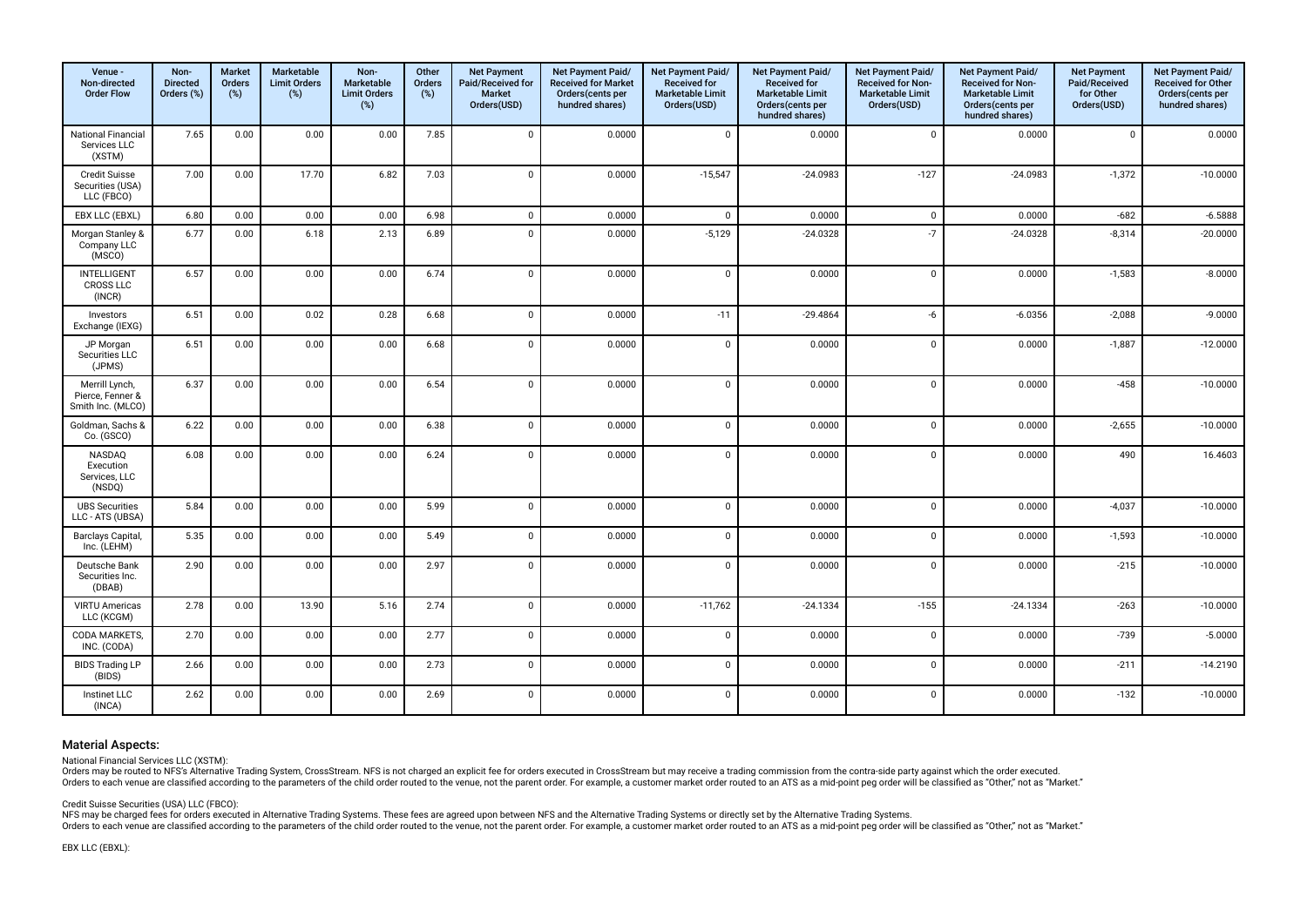## Orders may be routed through EBX LLC in which NFS or its afliates have an interest.

Orders to each venue are classified according to the parameters of the child order routed to the venue, not the parent order. For example, a customer market order routed to an ATS as a mid-point peg order will be classifie

## Morgan Stanley & Company LLC (MSCO):

NFS may be charged fees for orders executed in Alternative Trading Systems. These fees are agreed upon between NFS and the Alternative Trading Systems or directly set by the Alternative Trading Systems. Orders to each venue are classified according to the parameters of the child order routed to the venue, not the parent order. For example, a customer market order routed to an ATS as a mid-point peg order will be classifie

## INTELLIGENT CROSS LLC (INCR):

NFS may be charged fees for orders executed in Alternative Trading Systems. These fees are agreed upon between NFS and the Alternative Trading Systems or directly set by the Alternative Trading Systems. Orders to each venue are classified according to the parameters of the child order routed to the venue, not the parent order. For example, a customer market order routed to an ATS as a mid-point peg order will be classifie

## Investors Exchange (IEXG):

NFS pays fees to and receives rebates from exchanges for executions and routing. These rates are subject to non-negotiable prices set by exchange rules and may include tiers based on yolume thresholds. Visit exchange websi Orders to each venue are classified according to the parameters of the child order routed to the venue, not the parent order. For example, a customer market order routed to an ATS as a mid-point peg order will be classifie

## JP Morgan Securities LLC (JPMS):

NFS may be charged fees for orders executed in Alternative Trading Systems. These fees are agreed upon between NFS and the Alternative Trading Systems or directly set by the Alternative Trading Systems. Orders to each venue are classified according to the parameters of the child order routed to the venue, not the parent order. For example, a customer market order routed to an ATS as a mid-point peg order will be classifie

## Merrill Lynch, Pierce, Fenner & Smith Inc. (MLCO):

NFS may be charged fees for orders executed in Alternative Trading Systems. These fees are agreed upon between NFS and the Alternative Trading Systems or directly set by the Alternative Trading Systems or directly set by t Orders to each venue are classified according to the parameters of the child order routed to the venue, not the parent order. For example, a customer market order routed to an ATS as a mid-point peg order will be classifie

## Goldman, Sachs & Co. (GSCO):

NFS may be charged fees for orders executed in Alternative Trading Systems. These fees are agreed upon between NFS and the Alternative Trading Systems or directly set by the Alternative Trading Systems. Orders to each venue are classified according to the parameters of the child order routed to the venue, not the parent order. For example, a customer market order routed to an ATS as a mid-noint peg order will be classifie

## NASDAQ Execution Services, LLC (NSDQ):

NFS pays fees to and receives rebates from exchanges for executions and routing. These rates are subject to non-negotiable prices set by exchange rules and may include tiers based on yolume thresholds. Visit exchange websi Orders to each venue are classified according to the parameters of the child order routed to the venue, not the parent order. For example, a customer market order routed to an ATS as a mid-point peg order will be classifie

## UBS Securities LLC - ATS (UBSA):

NFS may be charged fees for orders executed in Alternative Trading Systems. These fees are agreed upon between NFS and the Alternative Trading Systems or directly set by the Alternative Trading Systems or directly set by t Orders to each venue are classified according to the parameters of the child order routed to the venue, not the parent order. For example, a customer market order routed to an ATS as a mid-point peg order will be classifie

## Barclays Capital, Inc. (LEHM):

NFS may be charged fees for orders executed in Alternative Trading Systems. These fees are agreed upon between NFS and the Alternative Trading Systems or directly set by the Alternative Trading Systems. Orders to each venue are classified according to the parameters of the child order routed to the yenue, not the parent order. For example, a customer market order routed to an ATS as a mid-point peg order will be classifie

## Deutsche Bank Securities Inc. (DBAB):

NFS may be charged fees for orders executed in Alternative Trading Systems. These fees are agreed upon between NFS and the Alternative Trading Systems or directly set by the Alternative Trading Systems. The saided according to the parameters of the child order routed to the yenue not the parameter Soft and the version of the version of the parameter of the version of the school of the version of the school of the paramete

## VIRTU Americas LLC (KCGM):

NFS may be charged fees for orders executed in Alternative Trading Systems. These fees are agreed upon between NFS and the Alternative Trading Systems or directly set by the Alternative Trading Systems or directly set by t Orders to each venue are classified according to the parameters of the child order routed to the venue, not the parent order. For example, a customer market order routed to an ATS as a mid-point peg order will be classifie

## CODA MARKETS, INC. (CODA):

NFS may be charged fees for orders executed in Alternative Trading Systems. These fees are agreed upon between NFS and the Alternative Trading Systems or directly set by the Alternative Trading Systems. Orders to each venue are classified according to the parameters of the child order routed to the venue, not the parent order. For example, a customer market order routed to an ATS as a mid-point peg order will be classifie

## BIDS Trading LP (BIDS)

NFS is charged fees by BIDS Trading LP on a tiered price schedule based on volume thresholds.

Orders to each venue are classified according to the parameters of the child order routed to the venue, not the parent order. For example, a customer market order routed to an ATS as a mid-point peg order will be classifie

## Instinet LLC (INCA):

NFS may be charged fees for orders executed in Alternative Trading Systems. These fees are agreed upon between NFS and the Alternative Trading Systems or directly set by the Alternative Trading Systems. Orders to each venue are classified according to the parameters of the child order routed to the venue, not the parent order. For example, a customer market order routed to an ATS as a mid-point peg order will be classifie

## February 2021

**Options** Summary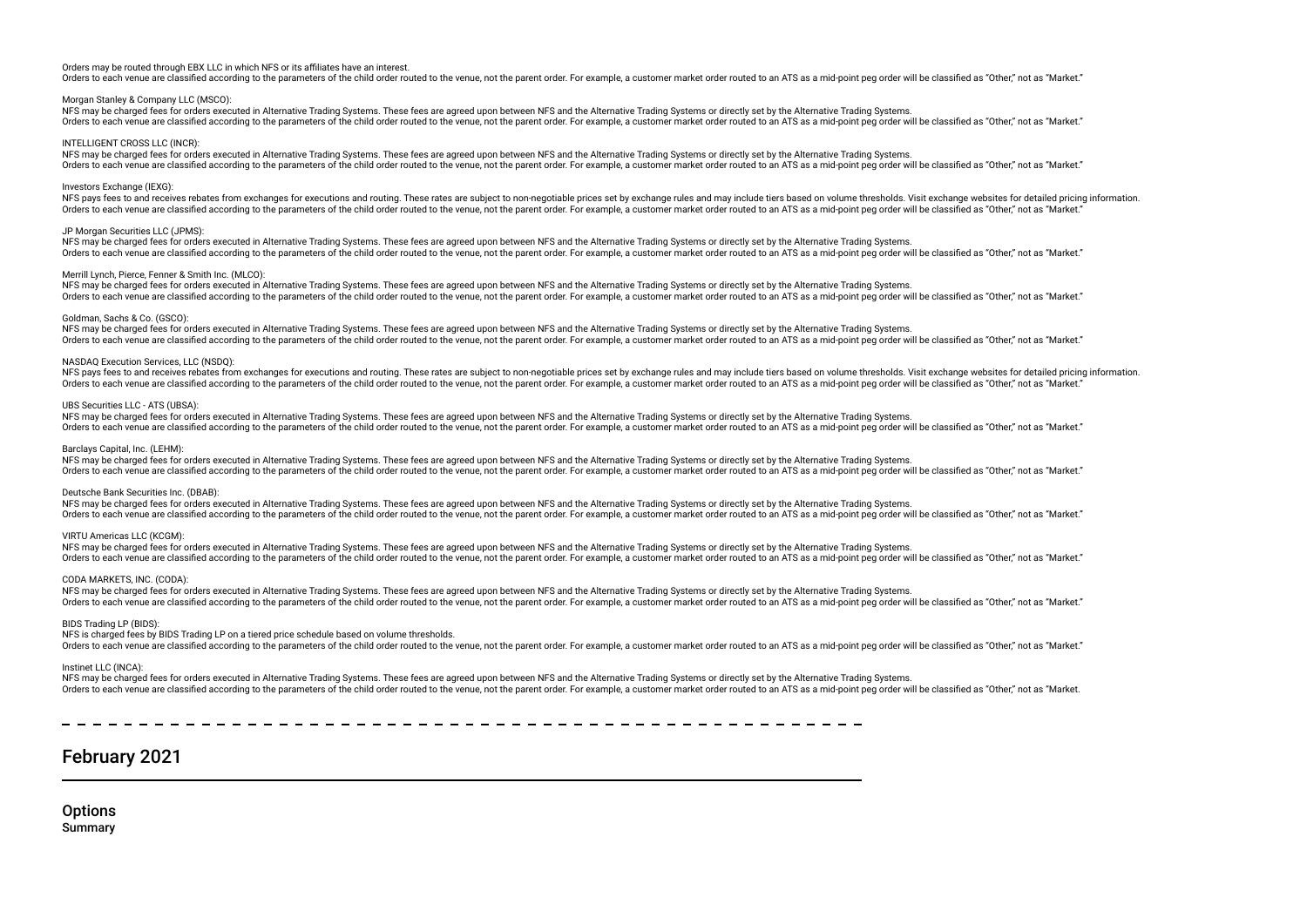| <b>Non-Directed Orders</b><br>as % of All Orders | Market Orders as % of<br><b>Non-Directed Orders</b> | <b>Marketable Limit</b><br>Orders as % of Non-<br><b>Directed Orders</b> | Non-Marketable Limit<br>Orders as % of Non-<br><b>Directed Orders</b> | Other Orders as % of<br><b>Non-Directed Orders</b> |
|--------------------------------------------------|-----------------------------------------------------|--------------------------------------------------------------------------|-----------------------------------------------------------------------|----------------------------------------------------|
| 100.00                                           | 0.00                                                | 0.00                                                                     | 0.00                                                                  | 100.00                                             |

**Venues** 

| Venue -<br>Non-directed<br><b>Order Flow</b>    | Non-<br><b>Directed</b><br>Orders (%) | Market<br>Orders<br>$(\%)$ | Marketable<br><b>Limit Orders</b><br>(%) | Non-<br><b>Marketable</b><br><b>Limit Orders</b><br>(%) | Other<br>Orders<br>(%) | <b>Net Payment</b><br>Paid/Received for<br><b>Market</b><br>Orders(USD) | <b>Net Payment Paid/</b><br><b>Received for Market</b><br>Orders (cents per<br>hundred shares) | Net Payment Paid/<br><b>Received for</b><br><b>Marketable Limit</b><br>Orders(USD) | Net Payment Paid/<br><b>Received for</b><br><b>Marketable Limit</b><br>Orders (cents per<br>hundred shares) | Net Payment Paid/<br><b>Received for Non-</b><br><b>Marketable Limit</b><br>Orders(USD) | <b>Net Payment Paid/</b><br><b>Received for Non-</b><br><b>Marketable Limit</b><br>Orders (cents per<br>hundred shares) | <b>Net Payment</b><br>Paid/Received for<br>Other<br>Orders(USD) | Net Payment Paid/<br><b>Received for Other</b><br>Orders(cents per<br>hundred shares) |
|-------------------------------------------------|---------------------------------------|----------------------------|------------------------------------------|---------------------------------------------------------|------------------------|-------------------------------------------------------------------------|------------------------------------------------------------------------------------------------|------------------------------------------------------------------------------------|-------------------------------------------------------------------------------------------------------------|-----------------------------------------------------------------------------------------|-------------------------------------------------------------------------------------------------------------------------|-----------------------------------------------------------------|---------------------------------------------------------------------------------------|
| <b>NYSE Arca</b><br>Options<br>(ARCA)           | 25.28                                 | 0.00                       | 0.00                                     | 0.00                                                    | 25.28                  | 0                                                                       | 0.0000                                                                                         |                                                                                    | 0.0000                                                                                                      |                                                                                         | 0.0000                                                                                                                  | 3,306                                                           | 37.2400                                                                               |
| Cboe BZX<br>Options<br>Exchange, Inc.<br>(BATS) | 22.58                                 | 0.00                       | 0.00                                     | 0.00                                                    | 22.58                  | 0                                                                       | 0.0000                                                                                         |                                                                                    | 0.0000                                                                                                      |                                                                                         | 0.0000                                                                                                                  | 1,530                                                           | 25.3400                                                                               |
| NASDAQ<br>Options<br>Market<br>(NSDQ)           | 21.97                                 | 0.00                       | 0.00                                     | 0.00                                                    | 21.97                  | $\Omega$                                                                | 0.0000                                                                                         |                                                                                    | 0.0000                                                                                                      |                                                                                         | 0.0000                                                                                                                  | 889                                                             | 15.6500                                                                               |
| Cboe Options<br>Exchange<br>(CBOE)              | 15.65                                 | 0.00                       | 0.00                                     | 0.00                                                    | 15.65                  | $\Omega$                                                                | 0.0000                                                                                         |                                                                                    | 0.0000                                                                                                      |                                                                                         | 0.0000                                                                                                                  | $-546$                                                          | $-10.9800$                                                                            |
| Morgan<br>Stanley &<br>Company LLC<br>(MSCO)    | 14.36                                 | 0.00                       | 0.00                                     | 0.00                                                    | 14.36                  | 0                                                                       | 0.0000                                                                                         |                                                                                    | 0.0000                                                                                                      |                                                                                         | 0.0000                                                                                                                  | $-2,129$                                                        | $-10.0000$                                                                            |

## Material Aspects:

NYSE Arca Options (ARCA):

nco and receives rebates from options exchanges. These fees and rebates are subject to non-negotiable prices set by exchange rules and may include tiers based on volume thresholds.

Cboe BZX Options Exchange, Inc. (BATS):

NFS pays fees to and receives rebates from options exchanges. These fees and rebates are subject to non-negotiable prices set by exchange rules and may include tiers based on volume thresholds.

NASDAQ Options Market (NSDQ):

NFS pays fees to and receives rebates from options exchanges. These fees and rebates are subject to non-negotiable prices set by exchange rules and may include tiers based on volume thresholds.

Cboe Options Exchange (CBOE): NFS pays fees to and receives rebates from options exchanges. These fees and rebates are subject to non-negotiable prices set by exchange rules and may include tiers based on volume thresholds.

Morgan Stanley & Company LLC (MSCO): NFS may use broker Morgan Stanley & Co.LLC for additional options routing. Executions via this router is charged additional fees under a cost-plus agreement

## March 2021

## S&P 500 Stocks

## Summary

| <b>Non-Directed Orders</b><br>as % of All Orders | Market Orders as % of<br><b>Non-Directed Orders</b> | Marketable Limit<br>Orders as % of Non-<br><b>Directed Orders</b> | Non-Marketable Limit<br>Orders as % of Non-<br><b>Directed Orders</b> | Other Orders as % of<br>Non-Directed Orders |
|--------------------------------------------------|-----------------------------------------------------|-------------------------------------------------------------------|-----------------------------------------------------------------------|---------------------------------------------|
| 8.14                                             | 45.53                                               | 47.65                                                             | 5.46                                                                  | 1.36                                        |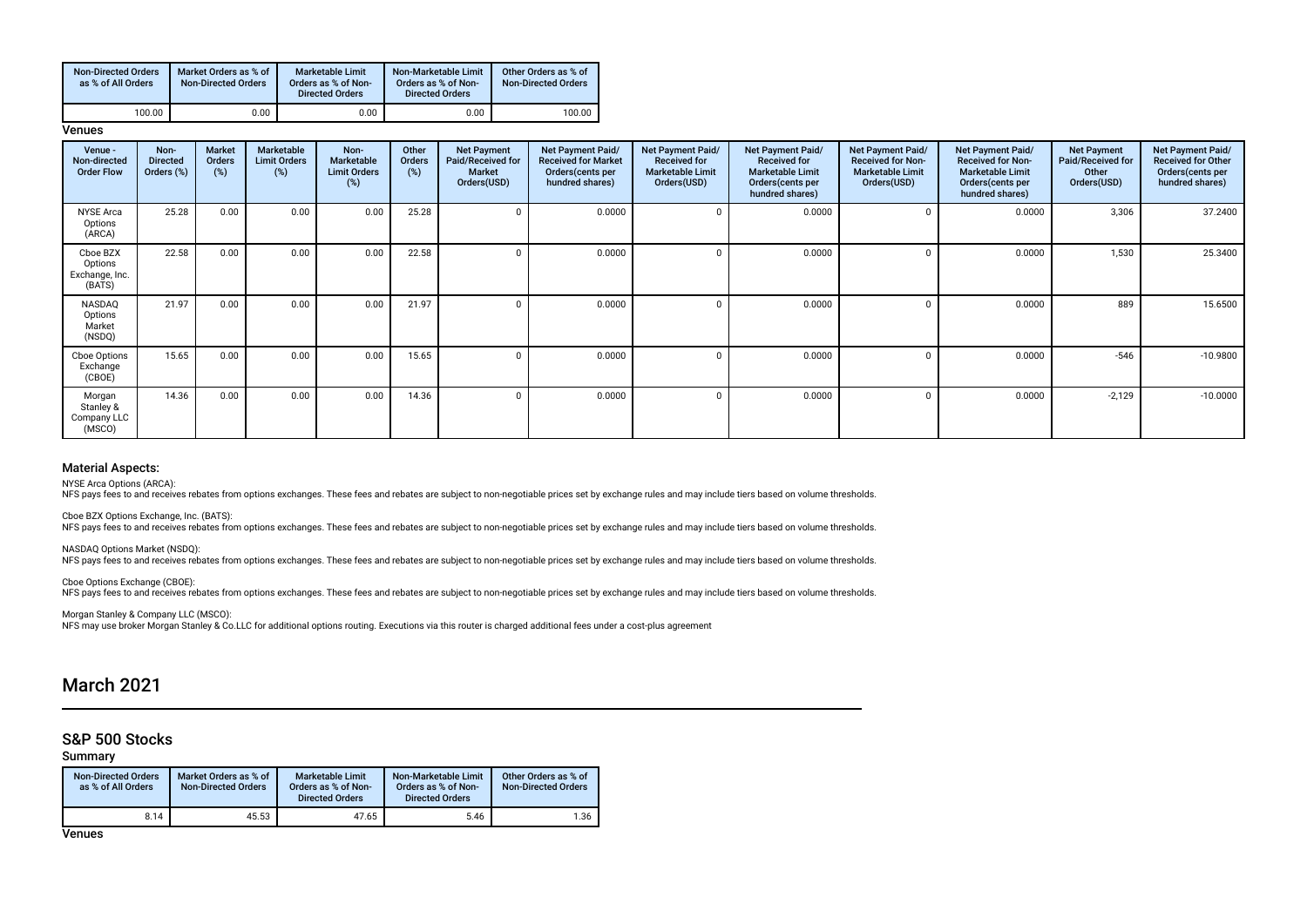| Venue -<br>Non-directed<br><b>Order Flow</b>            | Non-<br><b>Directed</b><br>Orders (%) | <b>Market</b><br>Orders<br>$(\%)$ | <b>Marketable</b><br><b>Limit Orders</b><br>(%) | Non-<br>Marketable<br><b>Limit Orders</b><br>(%) | Other<br><b>Orders</b><br>$(\%)$ | <b>Net Payment</b><br>Paid/Received for<br><b>Market</b><br>Orders(USD) | Net Payment Paid/<br><b>Received for Market</b><br>Orders(cents per<br>hundred shares) | Net Payment Paid/<br><b>Received for</b><br>Marketable Limit<br>Orders(USD) | Net Payment Paid/<br><b>Received for</b><br><b>Marketable Limit</b><br>Orders(cents per<br>hundred shares) | Net Payment Paid/<br><b>Received for Non-</b><br><b>Marketable Limit</b><br>Orders(USD) | Net Payment Paid/<br><b>Received for Non-</b><br><b>Marketable Limit</b><br>Orders(cents per<br>hundred shares) | <b>Net Payment</b><br>Paid/Received<br>for Other<br>Orders(USD) | Net Payment Paid/<br><b>Received for Other</b><br>Orders(cents per<br>hundred shares) |
|---------------------------------------------------------|---------------------------------------|-----------------------------------|-------------------------------------------------|--------------------------------------------------|----------------------------------|-------------------------------------------------------------------------|----------------------------------------------------------------------------------------|-----------------------------------------------------------------------------|------------------------------------------------------------------------------------------------------------|-----------------------------------------------------------------------------------------|-----------------------------------------------------------------------------------------------------------------|-----------------------------------------------------------------|---------------------------------------------------------------------------------------|
| <b>National Financial</b><br>Services LLC<br>(XSTM)     | 8.07                                  | 0.00                              | 0.00                                            | 0.00                                             | 8.89                             | $\mathbf 0$                                                             | 0.0000                                                                                 | $\mathbf 0$                                                                 | 0.0000                                                                                                     | $\mathbf 0$                                                                             | 0.0000                                                                                                          | $\mathbf 0$                                                     | 0.0000                                                                                |
| Investors<br>Exchange (IEXG)                            | 7.44                                  | 0.00                              | 0.00                                            | 0.66                                             | 8.20                             | $\mathsf 0$                                                             | 0.0000                                                                                 | $\mathbf 0$                                                                 | 0.0000                                                                                                     | $\mathsf 0$                                                                             | 0.0000                                                                                                          | $-1,759$                                                        | $-9.0000$                                                                             |
| Credit Suisse<br>Securities (USA)<br>LLC (FBCO)         | 6.72                                  | 0.00                              | 33.50                                           | 26.80                                            | 6.83                             | $\mathbf 0$                                                             | 0.0000                                                                                 | $-15,168$                                                                   | $-23.6713$                                                                                                 | $-134$                                                                                  | $-23.6713$                                                                                                      | $-748$                                                          | $-10.0000$                                                                            |
| EBX LLC (EBXL)                                          | 6.16                                  | 0.05                              | 0.00                                            | 0.00                                             | 6.79                             | $\mathbf 0$                                                             | 0.0000                                                                                 | $\mathbf 0$                                                                 | 0.0000                                                                                                     | $\mathsf 0$                                                                             | 0.0000                                                                                                          | $-328$                                                          | $-6.8066$                                                                             |
| <b>INTELLIGENT</b><br><b>CROSS LLC</b><br>(INCR)        | 6.10                                  | 0.00                              | 0.00                                            | 0.00                                             | 6.73                             | $\mathbf{0}$                                                            | 0.0000                                                                                 | $\mathbf 0$                                                                 | 0.0000                                                                                                     | $\mathbf 0$                                                                             | 0.0000                                                                                                          | $-809$                                                          | $-8.0000$                                                                             |
| Merrill Lynch,<br>Pierce, Fenner &<br>Smith Inc. (MLCO) | 5.96                                  | 0.00                              | 0.00                                            | 0.00                                             | 6.57                             | $\mathbf 0$                                                             | 0.0000                                                                                 | $\mathbf 0$                                                                 | 0.0000                                                                                                     | $\mathbf 0$                                                                             | 0.0000                                                                                                          | $-205$                                                          | $-10.0000$                                                                            |
| Morgan Stanley &<br>Company LLC<br>(MSCO)               | 5.86                                  | 0.00                              | 10.61                                           | 7.11                                             | 6.28                             | $\mathbf 0$                                                             | 0.0000                                                                                 | $-3,778$                                                                    | $-24.4873$                                                                                                 | $-4$                                                                                    | $-24.4873$                                                                                                      | $-4,731$                                                        | $-20.0000$                                                                            |
| <b>UBS Securities</b><br>LLC - ATS (UBSA)               | 5.60                                  | 0.00                              | 0.00                                            | 0.00                                             | 6.17                             | $\mathbf{0}$                                                            | 0.0000                                                                                 | $\mathbf 0$                                                                 | 0.0000                                                                                                     | $\mathsf 0$                                                                             | 0.0000                                                                                                          | $-1,473$                                                        | $-10.0000$                                                                            |
| JP Morgan<br>Securities LLC<br>(JPMS)                   | 5.58                                  | 0.00                              | 0.00                                            | 0.00                                             | 6.15                             | $\overline{0}$                                                          | 0.0000                                                                                 | $\mathbf 0$                                                                 | 0.0000                                                                                                     | $\mathbf 0$                                                                             | 0.0000                                                                                                          | $-794$                                                          | $-12.0000$                                                                            |
| Goldman, Sachs &<br>Co. (GSCO)                          | 5.43                                  | 0.00                              | 0.00                                            | 0.00                                             | 5.99                             | $\mathbf 0$                                                             | 0.0000                                                                                 | $\mathbf 0$                                                                 | 0.0000                                                                                                     | $\mathbf 0$                                                                             | 0.0000                                                                                                          | $-1,460$                                                        | $-10.0000$                                                                            |
| NASDAQ<br>Execution<br>Services, LLC<br>(NSDQ)          | 5.18                                  | 0.00                              | 0.00                                            | 0.00                                             | 5.72                             | $\mathbf 0$                                                             | 0.0000                                                                                 | $\mathbf 0$                                                                 | 0.0000                                                                                                     | $\mathbf 0$                                                                             | 0.0000                                                                                                          | 164                                                             | 4.4369                                                                                |
| Barclays Capital,<br>Inc. (LEHM)                        | 4.70                                  | 0.00                              | 0.00                                            | 0.00                                             | 5.18                             | $\mathbf 0$                                                             | 0.0000                                                                                 | $\mathbf 0$                                                                 | 0.0000                                                                                                     | $\mathbf 0$                                                                             | 0.0000                                                                                                          | $-612$                                                          | $-10.0000$                                                                            |
| <b>Citadel Securities</b><br>LLC (CDRG)                 | 4.02                                  | 48.79                             | 15.97                                           | 22.94                                            | 0.00                             | $\mathbf 0$                                                             | 0.0000                                                                                 | $\mathbf 0$                                                                 | 0.0000                                                                                                     | $\mathbf 0$                                                                             | 0.0000                                                                                                          | $\mathsf 0$                                                     | 0.0000                                                                                |
| <b>VIRTU Americas</b><br>LLC (KCGM)                     | 2.79                                  | 0.00                              | 23.55                                           | 16.26                                            | 2.68                             | $\overline{0}$                                                          | 0.0000                                                                                 | $-7,787$                                                                    | $-24.7030$                                                                                                 | $-130$                                                                                  | $-24.7030$                                                                                                      | $-140$                                                          | $-10.0000$                                                                            |
| CODA MARKETS,<br>INC. (CODA)                            | 2.52                                  | 0.00                              | 0.00                                            | 0.00                                             | 2.78                             | $\mathbf{0}$                                                            | 0.0000                                                                                 | $\mathbf 0$                                                                 | 0.0000                                                                                                     | $\mathbf 0$                                                                             | 0.0000                                                                                                          | $-530$                                                          | $-5.0000$                                                                             |
| VIRTU Americas,<br>LLC (NITE)                           | 2.45                                  | 28.19                             | 16.17                                           | 23.03                                            | 0.00                             | $\mathbf 0$                                                             | 0.0000                                                                                 | $\mathbf 0$                                                                 | 0.0000                                                                                                     | $\mathbf 0$                                                                             | 0.0000                                                                                                          | $\mathbf{0}$                                                    | 0.0000                                                                                |
| <b>BIDS Trading LP</b><br>(BIDS)                        | 2.43                                  | 0.00                              | 0.00                                            | 0.00                                             | 2.68                             | $\mathsf 0$                                                             | 0.0000                                                                                 | $\mathbf 0$                                                                 | 0.0000                                                                                                     | $\mathsf 0$                                                                             | 0.0000                                                                                                          | $-246$                                                          | $-19.4023$                                                                            |
| Deutsche Bank<br>Securities Inc.<br>(DBAB)              | 2.43                                  | 0.00                              | 0.00                                            | 0.00                                             | 2.68                             | $\overline{0}$                                                          | 0.0000                                                                                 | $\mathbf 0$                                                                 | 0.0000                                                                                                     | $\mathsf 0$                                                                             | 0.0000                                                                                                          | $-79$                                                           | $-10.0000$                                                                            |
| Instinet LLC<br>(INCA)                                  | 2.27                                  | 0.00                              | 0.00                                            | 0.00                                             | 2.50                             | $\mathbf{0}$                                                            | 0.0000                                                                                 | $\mathbf 0$                                                                 | 0.0000                                                                                                     | $\mathsf 0$                                                                             | 0.0000                                                                                                          | $-103$                                                          | $-10.0000$                                                                            |

National Financial Services LLC (XSTM):<br>Orders may be routed to NFS's Alternative Trading System, CrossStream. NFS is not charged an explicit fee for orders executed in CrossStream but may receive a trading commission from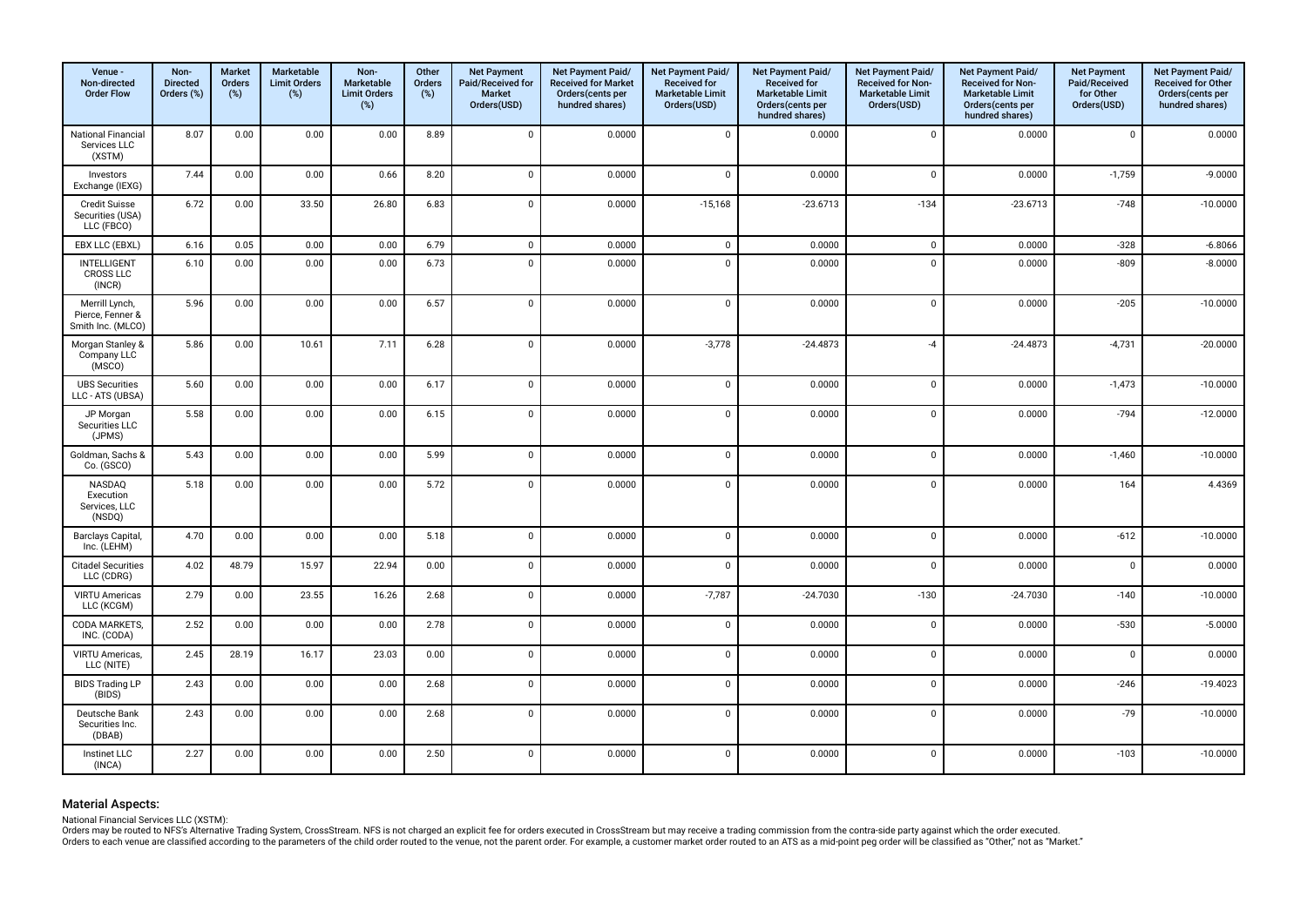#### Investors Exchange (IEXG):

NFS pays fees to and receives rebates from exchanges for executions and routing. These rates are subject to non-negotiable prices set by exchange rules and may include tiers based on volume thresholds. Visit exchange websi Orders to each venue are classified according to the parameters of the child order routed to the venue, not the parent order. For example, a customer market order routed to an ATS as a mid-point peg order will be classifie

### Credit Suisse Securities (USA) LLC (FBCO):

NFS may be charged fees for orders executed in Alternative Trading Systems. These fees are agreed upon between NFS and the Alternative Trading Systems or directly set by the Alternative Trading Systems. Orders to each venue are classified according to the parameters of the child order routed to the venue, not the parent order. For example, a customer market order routed to an ATS as a mid-point peg order will be classifie

#### EBX LLC (EBXL):

Orders may be routed through EBX LLC in which NFS or its afliates have an interest.

Orders to each venue are classified according to the parameters of the child order routed to the venue, not the parent order. For example, a customer market order routed to an ATS as a mid-point peg order will be classifie

## INTELLIGENT CROSS LLC (INCR):

NFS may be charged fees for orders executed in Alternative Trading Systems. These fees are agreed upon between NFS and the Alternative Trading Systems or directly set by the Alternative Trading Systems. Orders to each venue are classified according to the parameters of the child order routed to the venue, not the parent order. For example, a customer market order routed to an ATS as a mid-point peg order will be classifie

## Merrill Lynch, Pierce, Fenner & Smith Inc. (MLCO):

NFS may be charged fees for orders executed in Alternative Trading Systems. These fees are agreed upon between NFS and the Alternative Trading Systems or directly set by the Alternative Trading Systems. Orders to each venue are classified according to the parameters of the child order routed to the venue, not the parent order. For example, a customer market order routed to an ATS as a mid-point peg order will be classifie

## Morgan Stanley & Company LLC (MSCO):

NFS may be charged fees for orders executed in Alternative Trading Systems. These fees are agreed upon between NFS and the Alternative Trading Systems or directly set by the Alternative Trading Systems or directly set by t Orders to each venue are classified according to the parameters of the child order routed to the venue, not the parent order. For example, a customer market order routed to an ATS as a mid-point peg order will be classifie

#### UBS Securities LLC - ATS (UBSA):

NFS may be charged fees for orders executed in Alternative Trading Systems. These fees are agreed upon between NFS and the Alternative Trading Systems or directly set by the Alternative Trading Systems or directly set by t Orders to each venue are classified according to the parameters of the child order routed to the venue, not the parent order. For example, a customer market order routed to an ATS as a mid-point peq order will be classifie

## JP Morgan Securities LLC (JPMS):

NFS may be charged fees for orders executed in Alternative Trading Systems. These fees are agreed upon between NFS and the Alternative Trading Systems or directly set by the Alternative Trading Systems or directly set by t Orders to each venue are classified according to the parameters of the child order routed to the yenue, not the parent order. For example, a customer market order routed to an ATS as a mid-point peg order will be classifie

### Goldman, Sachs & Co. (GSCO):

NFS may be charged fees for orders executed in Alternative Trading Systems. These fees are agreed upon between NFS and the Alternative Trading Systems or directly set by the Alternative Trading Systems or directly set by t Orders to each venue are classified according to the parameters of the child order routed to the venue, not the parent order. For example, a customer market order routed to an ATS as a mid-point peg order will be classifie

## NASDAQ Execution Services, LLC (NSDQ):

NFS pays fees to and receives rebates from exchanges for executions and routing. These rates are subject to non-negotiable prices set by exchange rules and may include tiers based on yolume thresholds. Visit exchange websi Orders to each venue are classified according to the parameters of the child order routed to the venue, not the parent order. For example, a customer market order routed to an ATS as a mid-point peg order will be classifie

#### Barclays Capital, Inc. (LEHM):

NFS may be charged fees for orders executed in Alternative Trading Systems. These fees are agreed upon between NFS and the Alternative Trading Systems or directly set by the Alternative Trading Systems. Orders to each venue are classified according to the parameters of the child order routed to the venue, not the parent order. For example, a customer market order routed to an ATS as a mid-point peg order will be classifie

## Citadel Securities LLC (CDRG):

Orders to each venue are classified according to the parameters of the child order routed to the venue, not the parent order. For example, a customer market order routed to an ATS as a mid-point peg order will be classifie

## VIRTU Americas LLC (KCGM):

NFS may be charged fees for orders executed in Alternative Trading Systems. These fees are agreed upon between NFS and the Alternative Trading Systems or directly set by the Alternative Trading Systems. Orders to each venue are classified according to the parameters of the child order routed to the venue, not the parent order. For example, a customer market order routed to an ATS as a mid-point peg order will be classifie

## CODA MARKETS, INC. (CODA):

NFS may be charged fees for orders executed in Alternative Trading Systems. These fees are agreed upon between NFS and the Alternative Trading Systems or directly set by the Alternative Trading Systems. Orders to each venue are classified according to the parameters of the child order routed to the venue, not the parent order. For example, a customer market order routed to an ATS as a mid-point peg order will be classifie

#### VIRTU Americas, LLC (NITE):

Orders to each venue are classified according to the parameters of the child order routed to the venue, not the parent order. For example, a customer market order routed to an ATS as a mid-point peg order will be classifie

#### BIDS Trading LP (BIDS):

NFS is charged fees by BIDS Trading LP on a tiered price schedule based on volume thresholds.

The parameters of the property of the will order routed to the weller parameters of the while are the child order routed to the weller bare parameters of the parent order for example a customer market order routed to an AT

## Deutsche Bank Securities Inc. (DBAB):

NFS may be charged fees for orders executed in Alternative Trading Systems. These fees are agreed upon between NFS and the Alternative Trading Systems or directly set by the Alternative Trading Systems or directly set by t Orders to each venue are classified according to the parameters of the child order routed to the venue, not the parent order. For example, a customer market order routed to an ATS as a mid-point peg order will be classifie

#### Instinet LLC (INCA):

NFS may be charged fees for orders executed in Alternative Trading Systems. These fees are agreed upon between NFS and the Alternative Trading Systems or directly set by the Alternative Trading Systems or directly set by t Orders to each venue are classified according to the parameters of the child order routed to the venue, not the parent order. For example, a customer market order routed to an ATS as a mid-point peg order will be classifie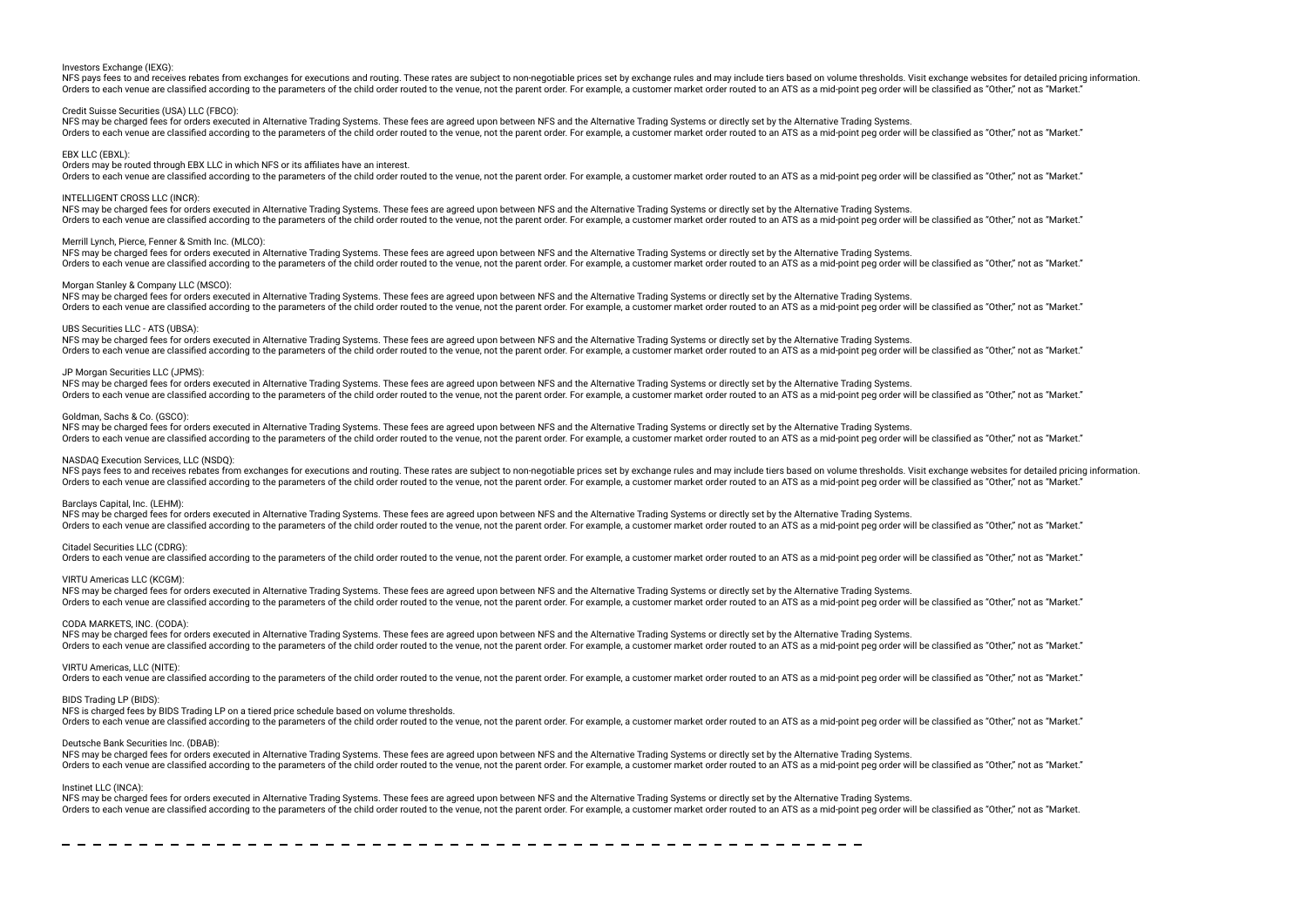## March 2021

## Non-S&P 500 Stocks

Summary

| <b>Non-Directed Orders</b><br>as % of All Orders | Market Orders as % of<br><b>Non-Directed Orders</b> | <b>Marketable Limit</b><br>Orders as % of Non-<br><b>Directed Orders</b> | Non-Marketable Limit<br>Orders as % of Non-<br><b>Directed Orders</b> | Other Orders as % of<br><b>Non-Directed Orders</b> |
|--------------------------------------------------|-----------------------------------------------------|--------------------------------------------------------------------------|-----------------------------------------------------------------------|----------------------------------------------------|
| 8.05                                             | 17.35                                               | 63.85                                                                    | 18.25                                                                 | 0.56                                               |

| Venue -<br>Non-directed<br><b>Order Flow</b>            | Non-<br><b>Directed</b><br>Orders (%) | <b>Market</b><br>Orders<br>(%) | Marketable<br><b>Limit Orders</b><br>(%) | Non-<br>Marketable<br><b>Limit Orders</b><br>$(\%)$ | Other<br>Orders<br>$(\%)$ | <b>Net Payment</b><br>Paid/Received for<br><b>Market</b><br>Orders(USD) | Net Payment Paid/<br><b>Received for Market</b><br>Orders(cents per<br>hundred shares) | Net Payment Paid/<br><b>Received for</b><br><b>Marketable Limit</b><br>Orders(USD) | Net Payment Paid/<br><b>Received for</b><br><b>Marketable Limit</b><br>Orders(cents per<br>hundred shares) | Net Payment Paid/<br><b>Received for Non-</b><br><b>Marketable Limit</b><br>Orders(USD) | Net Payment Paid/<br>Received for Non-<br><b>Marketable Limit</b><br>Orders(cents per<br>hundred shares) | <b>Net Payment</b><br>Paid/Received<br>for Other<br>Orders(USD) | Net Payment Paid/<br><b>Received for Other</b><br>Orders(cents per<br>hundred shares) |
|---------------------------------------------------------|---------------------------------------|--------------------------------|------------------------------------------|-----------------------------------------------------|---------------------------|-------------------------------------------------------------------------|----------------------------------------------------------------------------------------|------------------------------------------------------------------------------------|------------------------------------------------------------------------------------------------------------|-----------------------------------------------------------------------------------------|----------------------------------------------------------------------------------------------------------|-----------------------------------------------------------------|---------------------------------------------------------------------------------------|
| National Financial<br>Services LLC<br>(XSTM)            | 7.69                                  | 0.00                           | 0.00                                     | 0.00                                                | 7.91                      | $\Omega$                                                                | 0.0000                                                                                 | $\mathbf 0$                                                                        | 0.0000                                                                                                     | $\Omega$                                                                                | 0.0000                                                                                                   | $\Omega$                                                        | 0.0000                                                                                |
| <b>Credit Suisse</b><br>Securities (USA)<br>LLC (FBCO)  | 6.96                                  | 0.00                           | 21.35                                    | 10.36                                               | 6.96                      | $\Omega$                                                                | 0.0000                                                                                 | $-21,041$                                                                          | $-23.6713$                                                                                                 | $-216$                                                                                  | $-23.6713$                                                                                               | $-1,689$                                                        | $-10.0000$                                                                            |
| <b>INTELLIGENT</b><br><b>CROSS LLC</b><br>(INCR)        | 6.77                                  | 0.00                           | 0.00                                     | 0.00                                                | 6.96                      | $\Omega$                                                                | 0.0000                                                                                 | $\mathbf 0$                                                                        | 0.0000                                                                                                     | $\Omega$                                                                                | 0.0000                                                                                                   | $-2,030$                                                        | $-8.0000$                                                                             |
| EBX LLC (EBXL)                                          | 6.74                                  | 0.00                           | 0.00                                     | 0.00                                                | 6.93                      | $\Omega$                                                                | 0.0000                                                                                 | $\mathbf 0$                                                                        | 0.0000                                                                                                     | $\mathbf 0$                                                                             | 0.0000                                                                                                   | $-921$                                                          | $-6.6869$                                                                             |
| Investors<br>Exchange (IEXG)                            | 6.73                                  | 0.00                           | 0.00                                     | 0.59                                                | 6.92                      | $\Omega$                                                                | 0.0000                                                                                 | $\mathbf 0$                                                                        | 0.0000                                                                                                     | $\Omega$                                                                                | 0.0000                                                                                                   | $-3,055$                                                        | $-9.0000$                                                                             |
| Morgan Stanley &<br>Company LLC<br>(MSCO)               | 6.65                                  | 0.00                           | 7.38                                     | 3.41                                                | 6.77                      | $\Omega$                                                                | 0.0000                                                                                 | $-7,341$                                                                           | $-24.4873$                                                                                                 | $-11$                                                                                   | $-24.4873$                                                                                               | $-10,041$                                                       | $-20.0000$                                                                            |
| Merrill Lynch,<br>Pierce, Fenner &<br>Smith Inc. (MLCO) | 6.53                                  | 0.00                           | 0.00                                     | 0.00                                                | 6.71                      | $\Omega$                                                                | 0.0000                                                                                 | $\mathbf 0$                                                                        | 0.0000                                                                                                     | $\mathbf{0}$                                                                            | 0.0000                                                                                                   | $-557$                                                          | $-10.0000$                                                                            |
| JP Morgan<br>Securities LLC<br>(JPMS)                   | 6.37                                  | 0.00                           | 0.00                                     | 0.00                                                | 6.55                      | $\Omega$                                                                | 0.0000                                                                                 | $\mathbf 0$                                                                        | 0.0000                                                                                                     | $\Omega$                                                                                | 0.0000                                                                                                   | $-2,115$                                                        | $-12.0000$                                                                            |
| NASDAQ<br>Execution<br>Services, LLC<br>(NSDQ)          | 6.19                                  | 0.00                           | 0.00                                     | 0.00                                                | 6.36                      | $\Omega$                                                                | 0.0000                                                                                 | $\mathbf 0$                                                                        | 0.0000                                                                                                     | $\Omega$                                                                                | 0.0000                                                                                                   | 485                                                             | 15.9532                                                                               |
| Goldman, Sachs &<br>Co. (GSCO)                          | 5.82                                  | 0.00                           | 0.00                                     | 0.00                                                | 5.98                      | $\Omega$                                                                | 0.0000                                                                                 | $\mathbf 0$                                                                        | 0.0000                                                                                                     | $\Omega$                                                                                | 0.0000                                                                                                   | $-2,983$                                                        | $-10.0000$                                                                            |
| <b>UBS Securities</b><br>LLC - ATS (UBSA)               | 5.76                                  | 0.00                           | 0.00                                     | 0.00                                                | 5.92                      | $\Omega$                                                                | 0.0000                                                                                 | $\mathbf 0$                                                                        | 0.0000                                                                                                     | $\mathsf 0$                                                                             | 0.0000                                                                                                   | $-3,863$                                                        | $-10.0000$                                                                            |
| Barclays Capital,<br>Inc. (LEHM)                        | 5.68                                  | 0.00                           | 0.00                                     | 0.00                                                | 5.84                      | $\Omega$                                                                | 0.0000                                                                                 | $\mathbf 0$                                                                        | 0.0000                                                                                                     | $\Omega$                                                                                | 0.0000                                                                                                   | $-1,848$                                                        | $-10.0000$                                                                            |
| <b>VIRTU Americas</b><br>LLC (KCGM)                     | 2.74                                  | 0.00                           | 16.43                                    | 8.00                                                | 2.67                      | $\Omega$                                                                | 0.0000                                                                                 | $-17,937$                                                                          | $-24.7030$                                                                                                 | $-192$                                                                                  | $-24.7030$                                                                                               | $-345$                                                          | $-10.0000$                                                                            |
| Deutsche Bank<br>Securities Inc.<br>(DBAB)              | 2.69                                  | 0.00                           | 0.00                                     | 0.00                                                | 2.76                      | $\Omega$                                                                | 0.0000                                                                                 | $\mathbf 0$                                                                        | 0.0000                                                                                                     | $\Omega$                                                                                | 0.0000                                                                                                   | $-285$                                                          | $-10.0000$                                                                            |
| CODA MARKETS,<br>INC. (CODA)                            | 2.65                                  | 0.00                           | 0.00                                     | 0.00                                                | 2.72                      | $\Omega$                                                                | 0.0000                                                                                 | $\mathbf 0$                                                                        | 0.0000                                                                                                     | $\mathbf 0$                                                                             | 0.0000                                                                                                   | $-659$                                                          | $-5.0000$                                                                             |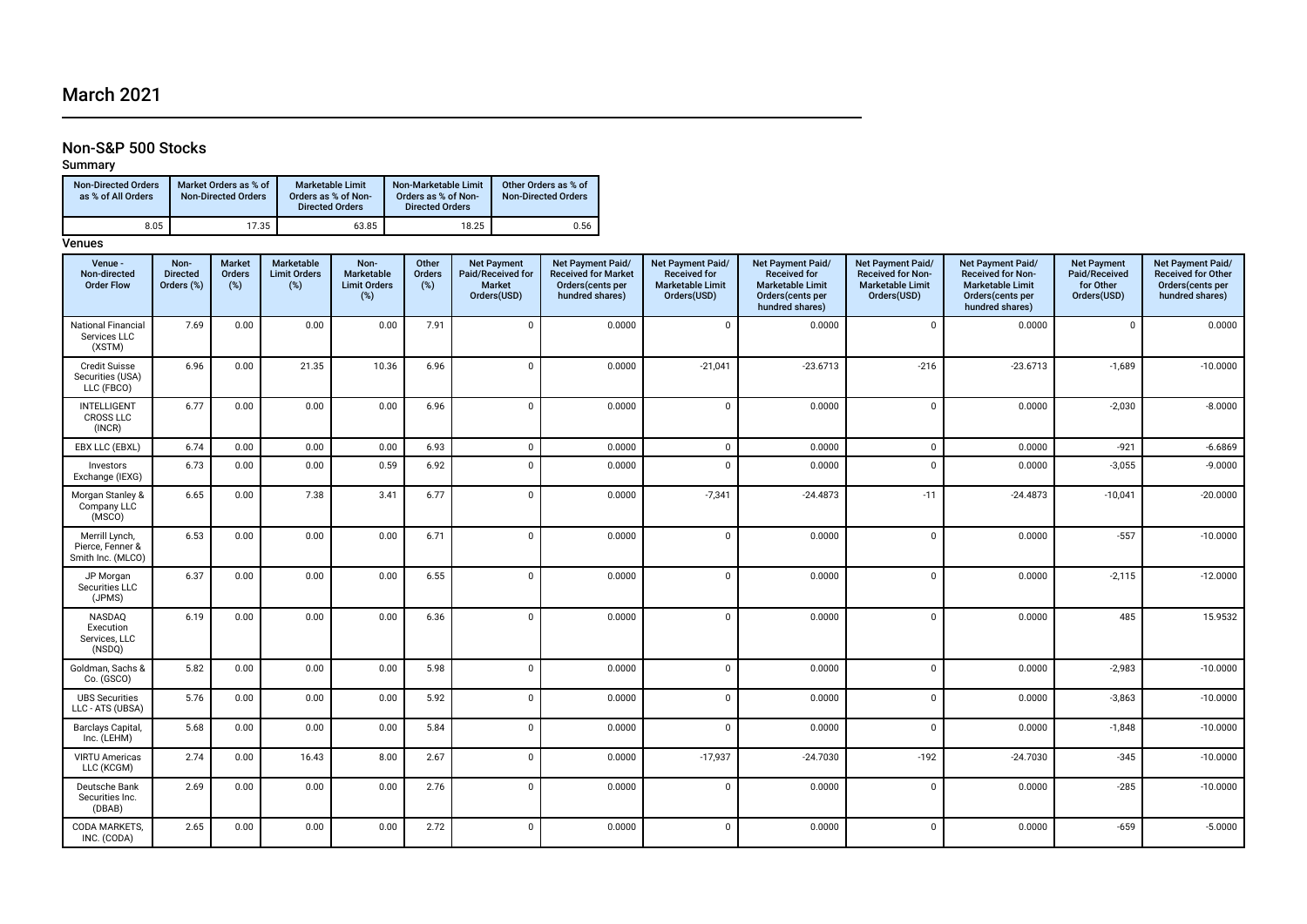| Venue -<br>Non-directed<br><b>Order Flow</b> | Non-<br><b>Directed</b><br>Orders $(\%)$ | <b>Market</b><br><b>Orders</b><br>(% ) | Marketable<br><b>Limit Orders</b><br>(%) | Non-<br>Marketable<br><b>Limit Orders</b><br>(%) | Other<br><b>Orders</b><br>(%) | <b>Net Payment</b><br>Paid/Received for<br><b>Market</b><br>Orders(USD) | <b>Net Payment Paid/</b><br><b>Received for Market</b><br>Orders(cents per<br>hundred shares) | Net Payment Paid/<br><b>Received for</b><br><b>Marketable Limit</b><br>Orders(USD) | <b>Net Payment Paid/</b><br><b>Received for</b><br><b>Marketable Limit</b><br>Orders(cents per<br>hundred shares) | <b>Net Payment Paid/</b><br><b>Received for Non-</b><br><b>Marketable Limit</b><br>Orders(USD) | <b>Net Payment Paid/</b><br><b>Received for Non-</b><br><b>Marketable Limit</b><br>Orders(cents per<br>hundred shares) | <b>Net Payment</b><br>Paid/Received<br>for Other<br>Orders(USD) | Net Payment Paid/<br><b>Received for Other</b><br>Orders(cents per<br>hundred shares) |
|----------------------------------------------|------------------------------------------|----------------------------------------|------------------------------------------|--------------------------------------------------|-------------------------------|-------------------------------------------------------------------------|-----------------------------------------------------------------------------------------------|------------------------------------------------------------------------------------|-------------------------------------------------------------------------------------------------------------------|------------------------------------------------------------------------------------------------|------------------------------------------------------------------------------------------------------------------------|-----------------------------------------------------------------|---------------------------------------------------------------------------------------|
| BIDS Trading LP<br>(BIDS)                    | 2.59                                     | 0.00                                   | 0.00                                     | 0.00                                             | 2.66                          |                                                                         | 0.0000                                                                                        |                                                                                    | 0.0000                                                                                                            |                                                                                                | 0.0000                                                                                                                 | $-339$                                                          | $-19.4023$                                                                            |
| Instinet LLC<br>(INCA)                       | 2.53                                     | 0.00                                   | 0.00                                     | 0.00                                             | 2.60                          |                                                                         | 0.0000                                                                                        |                                                                                    | 0.0000                                                                                                            |                                                                                                | 0.0000                                                                                                                 | $-249$                                                          | $-10.0000$                                                                            |

## National Financial Services LLC (XSTM):

Orders may be routed to NFS's Alternative Trading System, CrossStream, NFS is not charged an explicit fee for orders executed in CrossStream but may receive a trading commission from the contra-side party against which the Orders to each venue are classified according to the parameters of the child order routed to the venue, not the parent order. For example, a customer market order routed to an ATS as a mid-point peg order will be classifie

#### Credit Suisse Securities (USA) LLC (FBCO):

NFS may be charged fees for orders executed in Alternative Trading Systems. These fees are agreed upon between NFS and the Alternative Trading Systems or directly set by the Alternative Trading Systems. Orders to each venue are classified according to the parameters of the child order routed to the venue, not the parent order. For example, a customer market order routed to an ATS as a mid-point peg order will be classifie

## INTELLIGENT CROSS LLC (INCR):

NFS may be charged fees for orders executed in Alternative Trading Systems. These fees are agreed upon between NFS and the Alternative Trading Systems or directly set by the Alternative Trading Systems or directly set by t Orders to each venue are classified according to the parameters of the child order routed to the venue, not the parent order. For example, a customer market order routed to an ATS as a mid-point peg order will be classifie

## EBX LLC (EBXL):

Orders may be routed through EBX LLC in which NFS or its afliates have an interest.

Orders to each venue are classified according to the parameters of the child order routed to the venue, not the parent order. For example, a customer market order routed to an ATS as a mid-point peg order will be classifie

## Investors Exchange (IEXG):

NFS pays fees to and receives rebates from exchanges for executions and routing. These rates are subject to non-negotiable prices set by exchange rules and may include tiers based on volume thresholds. Visit exchange websi Orders to each venue are classified according to the parameters of the child order routed to the venue, not the parent order. For example, a customer market order routed to an ATS as a mid-point peg order will be classifie

#### Morgan Stanley & Company LLC (MSCO):

NFS may be charged fees for orders executed in Alternative Trading Systems. These fees are agreed upon between NFS and the Alternative Trading Systems or directly set by the Alternative Trading Systems or directly set by t Orders to each venue are classified according to the parameters of the child order routed to the venue, not the parent order. For example, a customer market order routed to an ATS as a mid-point peg order will be classifie

## Merrill Lynch, Pierce, Fenner & Smith Inc. (MLCO):

NFS may be charged fees for orders executed in Alternative Trading Systems. These fees are agreed upon between NFS and the Alternative Trading Systems or directly set by the Alternative Trading Systems. Orders to each venue are classified according to the parameters of the child order routed to the venue, not the parent order. For example, a customer market order routed to an ATS as a mid-point peg order will be classifie

## JP Morgan Securities LLC (JPMS):

NFS may be charged fees for orders executed in Alternative Trading Systems. These fees are agreed upon between NFS and the Alternative Trading Systems or directly set by the Alternative Trading Systems. Orders to each venue are classified according to the parameters of the child order routed to the venue, not the parent order. For example, a customer market order routed to an ATS as a mid-point peg order will be classifie

## NASDAQ Execution Services, LLC (NSDQ):

NFS pays fees to and receives rebates from exchanges for executions and routing. These rates are subject to non-negotiable prices set by exchange rules and may include tiers based on volume thresholds. Visit exchange websi Orders to each venue are classified according to the parameters of the child order routed to the venue, not the parent order. For example, a customer market order routed to an ATS as a mid-point peg order will be classifie

## Goldman, Sachs & Co. (GSCO):

NFS may be charged fees for orders executed in Alternative Trading Systems. These fees are agreed upon between NFS and the Alternative Trading Systems or directly set by the Alternative Trading Systems or directly set by t Orders to each venue are classified according to the parameters of the child order routed to the venue, not the parent order. For example, a customer market order routed to an ATS as a mid-point peg order will be classifie

## UBS Securities LLC - ATS (UBSA):

NFS may be charged fees for orders executed in Alternative Trading Systems. These fees are agreed upon between NFS and the Alternative Trading Systems or directly set by the Alternative Trading Systems. Orders to each venue are classified according to the parameters of the child order routed to the venue, not the parent order. For example, a customer market order routed to an ATS as a mid-point peg order will be classifie

### Barclays Capital, Inc. (LEHM):

NFS may be charged fees for orders executed in Alternative Trading Systems. These fees are agreed upon between NFS and the Alternative Trading Systems or directly set by the Alternative Trading Systems. Orders to each venue are classified according to the parameters of the child order routed to the venue, not the parent order. For example, a customer market order routed to an ATS as a mid-point peg order will be classifie

#### VIRTU Americas LLC (KCGM):

NFS may be charged fees for orders executed in Alternative Trading Systems. These fees are agreed upon between NFS and the Alternative Trading Systems or directly set by the Alternative Trading Systems or directly set by t Orders to each venue are classified according to the parameters of the child order routed to the venue, not the parent order. For example, a customer market order routed to an ATS as a mid-point peg order will be classifie

## Deutsche Bank Securities Inc. (DBAB):

NFS may be charged fees for orders executed in Alternative Trading Systems. These fees are agreed upon between NFS and the Alternative Trading Systems or directly set by the Alternative Trading Systems or directly set by t Orders to each venue are classified according to the parameters of the child order routed to the venue, not the parent order. For example, a customer market order routed to an ATS as a mid-point peg order will be classifie

#### CODA MARKETS, INC. (CODA):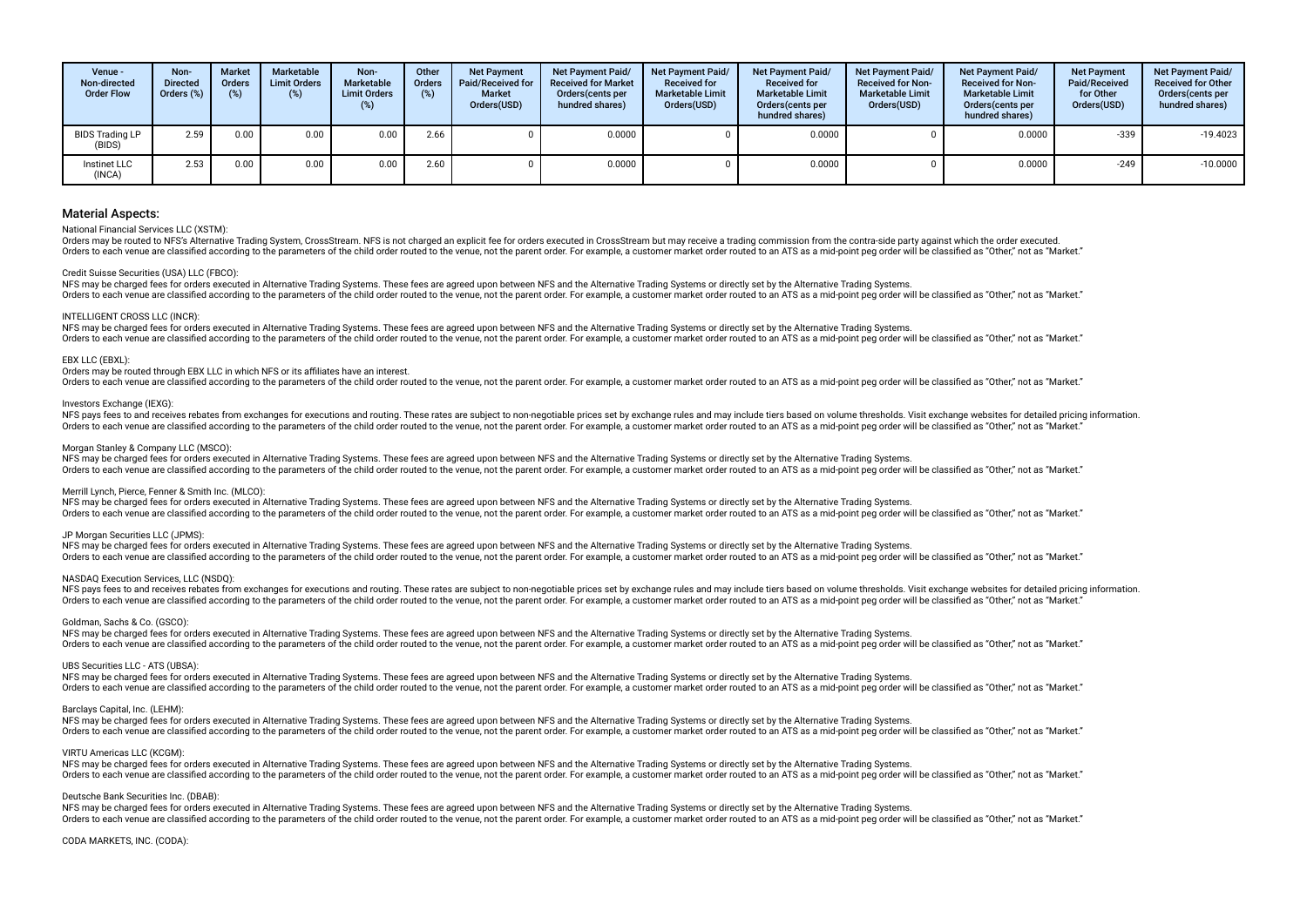NFS may be charged fees for orders executed in Alternative Trading Systems. These fees are agreed upon between NFS and the Alternative Trading Systems or directly set by the Alternative Trading Systems. Orders to each venue are classified according to the parameters of the child order routed to the venue, not the parent order. For example, a customer market order routed to an ATS as a mid-point peg order will be classifie

## BIDS Trading LP (BIDS)

NFS is charged fees by BIDS Trading LP on a tiered price schedule based on volume thresholds.

Orders to each venue are classified according to the parameters of the child order routed to the venue, not the paramet order. For example, a customer market order routed to an ATS as a mid-point peg order will be classifi

## Instinet LLC (INCA):

NFS may be charged fees for orders executed in Alternative Trading Systems. These fees are agreed upon between NFS and the Alternative Trading Systems or directly set by the Alternative Trading Systems or directly set by t Orders to each venue are classified according to the parameters of the child order routed to the venue, not the paramet order. For example, a customer market order routed to an ATS as a mid-point peq order will be classifi

## $-$

## March 2021

## **Options**

## Summary

| <b>Non-Directed Orders</b><br>as % of All Orders | Market Orders as % of<br><b>Non-Directed Orders</b> | <b>Marketable Limit</b><br>Orders as % of Non-<br><b>Directed Orders</b> | Non-Marketable Limit<br>Orders as % of Non-<br><b>Directed Orders</b> | Other Orders as % of<br><b>Non-Directed Orders</b> |
|--------------------------------------------------|-----------------------------------------------------|--------------------------------------------------------------------------|-----------------------------------------------------------------------|----------------------------------------------------|
| 100.00                                           | 0.00                                                | 0.00                                                                     | 0.00                                                                  | 100.00                                             |

## Venues

| Venue -<br>Non-directed<br><b>Order Flow</b>    | Non-<br><b>Directed</b><br>Orders (%) | Market<br>Orders<br>(%) | Marketable<br><b>Limit Orders</b><br>$(\%)$ | Non-<br><b>Marketable</b><br><b>Limit Orders</b><br>(%) | Other<br>Orders<br>$(\%)$ | <b>Net Payment</b><br>Paid/Received for<br><b>Market</b><br>Orders(USD) | <b>Net Payment Paid/</b><br><b>Received for Market</b><br>Orders(cents per<br>hundred shares) | Net Payment Paid/<br><b>Received for</b><br><b>Marketable Limit</b><br>Orders(USD) | Net Payment Paid/<br><b>Received for</b><br><b>Marketable Limit</b><br>Orders (cents per<br>hundred shares) | Net Payment Paid/<br><b>Received for Non-</b><br><b>Marketable Limit</b><br>Orders(USD) | <b>Net Payment Paid/</b><br><b>Received for Non-</b><br><b>Marketable Limit</b><br>Orders(cents per<br>hundred shares) | <b>Net Payment</b><br>Paid/Received for<br>Other<br>Orders(USD) | Net Payment Paid/<br><b>Received for Other</b><br>Orders(cents per<br>hundred shares) |
|-------------------------------------------------|---------------------------------------|-------------------------|---------------------------------------------|---------------------------------------------------------|---------------------------|-------------------------------------------------------------------------|-----------------------------------------------------------------------------------------------|------------------------------------------------------------------------------------|-------------------------------------------------------------------------------------------------------------|-----------------------------------------------------------------------------------------|------------------------------------------------------------------------------------------------------------------------|-----------------------------------------------------------------|---------------------------------------------------------------------------------------|
| <b>NYSE Arca</b><br>Options<br>(ARCA)           | 24.58                                 | 0.00                    | 0.00                                        | 0.00                                                    | 24.59                     |                                                                         | 0.0000                                                                                        | $\Omega$                                                                           | 0.0000                                                                                                      |                                                                                         | 0.0000                                                                                                                 | 2,893                                                           | 32.0000                                                                               |
| NASDAQ<br>Options<br>Market<br>(NSDQ)           | 23.82                                 | 0.00                    | 0.00                                        | 0.00                                                    | 23.83                     |                                                                         | 0.0000                                                                                        | $\Omega$                                                                           | 0.0000                                                                                                      |                                                                                         | 0.0000                                                                                                                 | 1,596                                                           | 19.7800                                                                               |
| Cboe BZX<br>Options<br>Exchange, Inc.<br>(BATS) | 22.75                                 | 0.00                    | 0.00                                        | 0.00                                                    | 22.76                     |                                                                         | 0.0000                                                                                        | n                                                                                  | 0.0000                                                                                                      |                                                                                         | 0.0000                                                                                                                 | 1,412                                                           | 20.3200                                                                               |
| Cboe Options<br>Exchange<br>(CBOE)              | 15.98                                 | 0.00                    | 0.00                                        | 0.00                                                    | 15.99                     |                                                                         | 0.0000                                                                                        | $\Omega$                                                                           | 0.0000                                                                                                      | n                                                                                       | 0.0000                                                                                                                 | $-504$                                                          | $-9.6870$                                                                             |
| Morgan<br>Stanley &<br>Company LLC<br>(MSCO)    | 12.60                                 | 0.00                    | 0.00                                        | 0.00                                                    | 12.61                     |                                                                         | 0.0000                                                                                        | $\Omega$                                                                           | 0.0000                                                                                                      |                                                                                         | 0.0000                                                                                                                 | $-2,791$                                                        | $-10.0000$                                                                            |

## Material Aspects:

NYSE Arca Options (ARCA):

NFS pays fees to and receives rebates from options exchanges. These fees and rebates are subject to non-negotiable prices set by exchange rules and may include tiers based on volume thresholds.

NASDAQ Options Market (NSDQ): NFS pays fees to and receives rebates from options exchanges. These fees and rebates are subject to non-negotiable prices set by exchange rules and may include tiers based on volume thresholds.

Cboe BZX Options Exchange, Inc. (BATS): NFS pays fees to and receives rebates from options exchanges. These fees and rebates are subject to non-negotiable prices set by exchange rules and may include tiers based on volume thresholds.

Cboe Options Exchange (CBOE):

NFS pays fees to and receives rebates from options exchanges. These fees and rebates are subject to non-negotiable prices set by exchange rules and may include tiers based on volume thresholds.